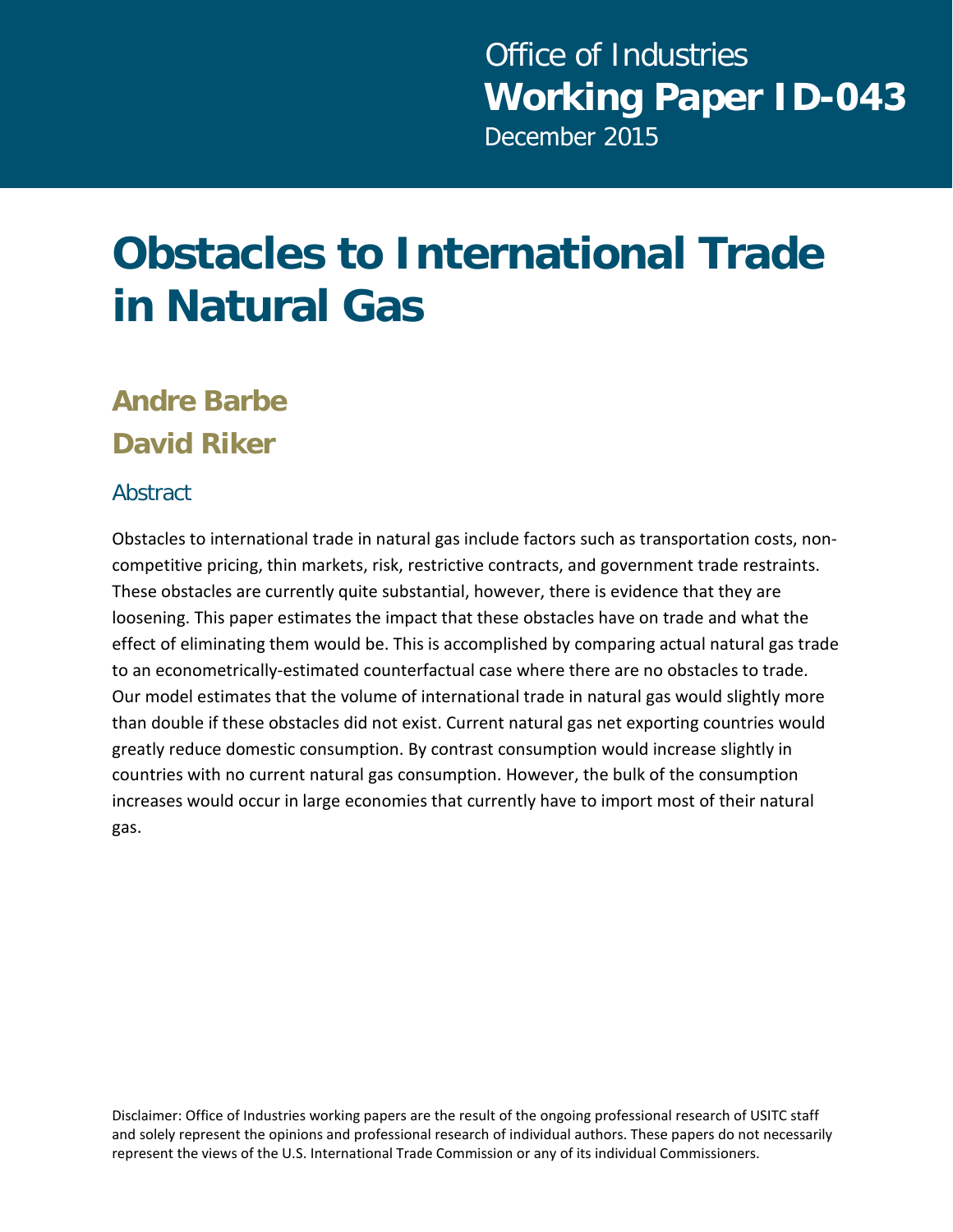#### United States International Trade Commission

#### Obstacles to International Trade in Natural Gas

**Andre Barbe** Office of Industries

#### **David Riker**

Office of Economics U.S. International Trade Commission (USITC) 2015

The authors are economists with the Office of Industries and Office of Economics of the U.S. International Trade Commission (USITC). Office of Industries working papers are the result of the ongoing professional research of USITC staff and solely represent the opinions and professional research of individual authors. These papers do not necessarily represent the views of the U.S. International Trade Commission or any of its individual Commissioners. Working papers are circulated to promote the active exchange of ideas between USITC staff and recognized experts outside the USITC, and to promote professional development of office staff by encouraging outside professional critique of staff research.

#### **Address Correspondence To:**

Andre Barbe Office of Industries U.S. International Trade Commission 500 E Street SW Washington, DC 20436 USA Email: andre.barbe@usitc.gov Obstacles to International Trade in Natural Gas [www.usitc.gov](http://www.usitc.gov/)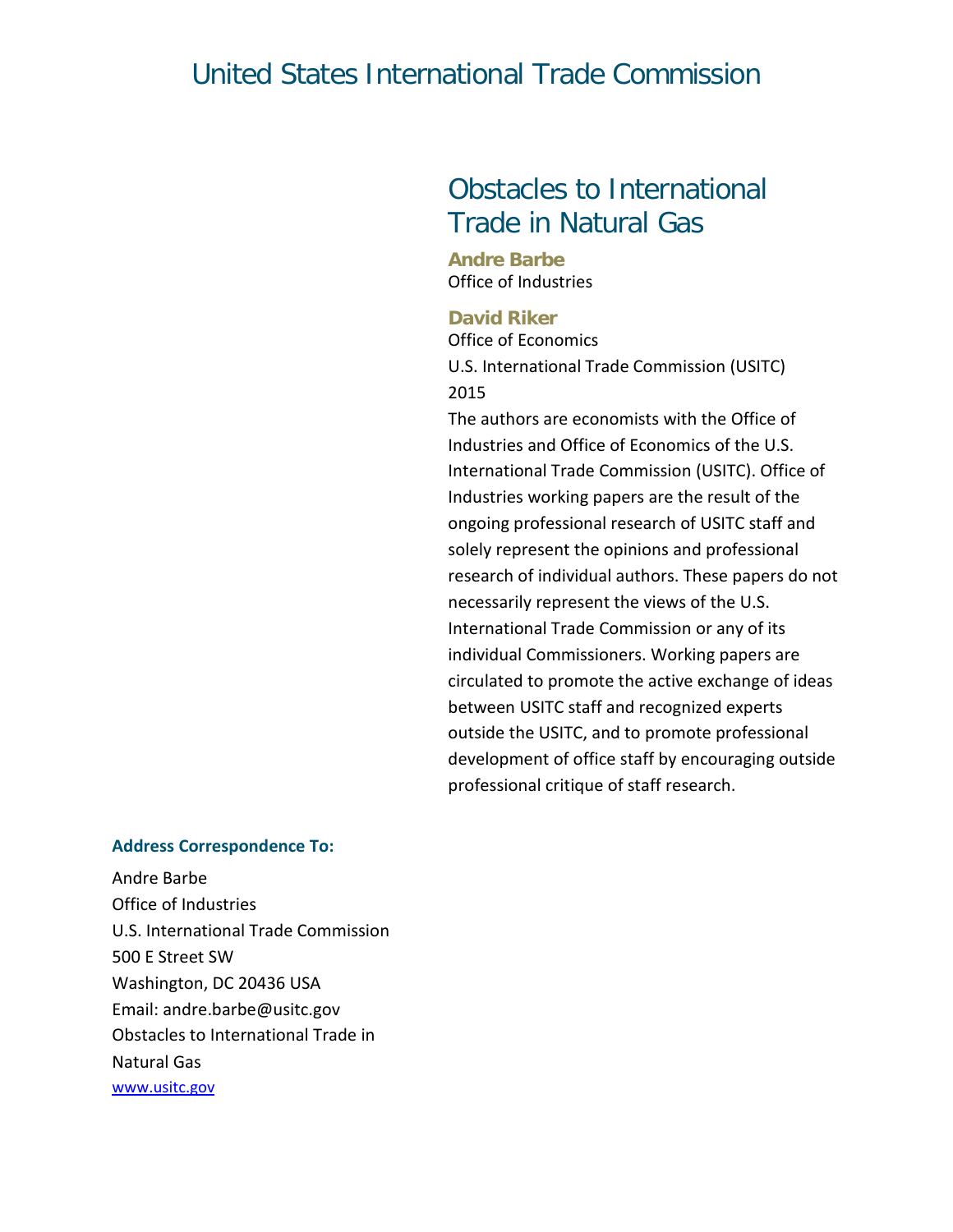# **Obstacles to International Trade in Natural Gas**

December 2015 No. ID-15-043

U.S. International Trade Commission | 3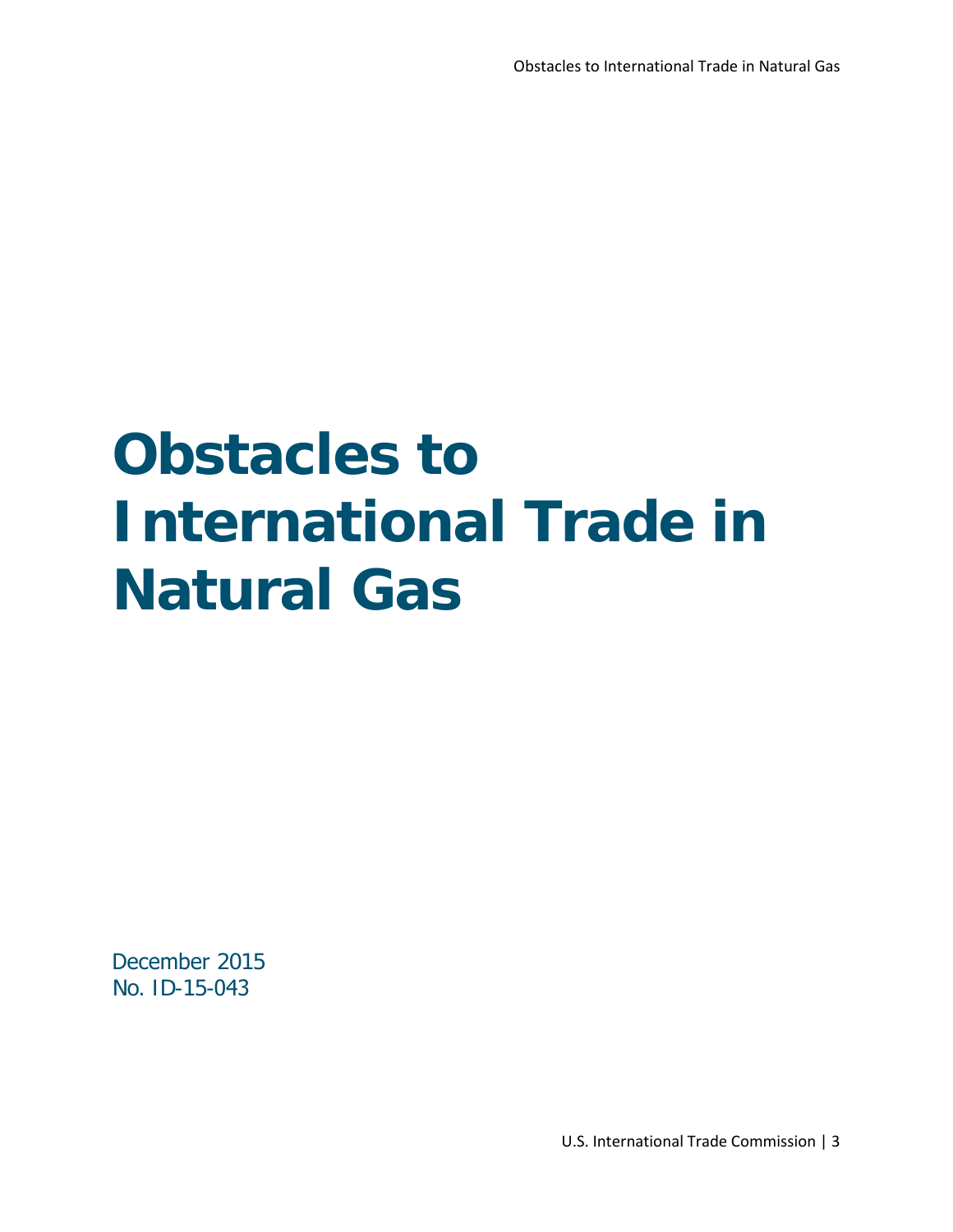This working paper was prepared by: Andre Barbe [Andre.Barbe@usitc.gov](mailto:Andre.Barbe@usitc.gov)

> David Riker [David.Riker@usitc.gov](mailto:David.Riker@usitc.gov)

### **Administrative Support**

Johnita Glover Monica Sanders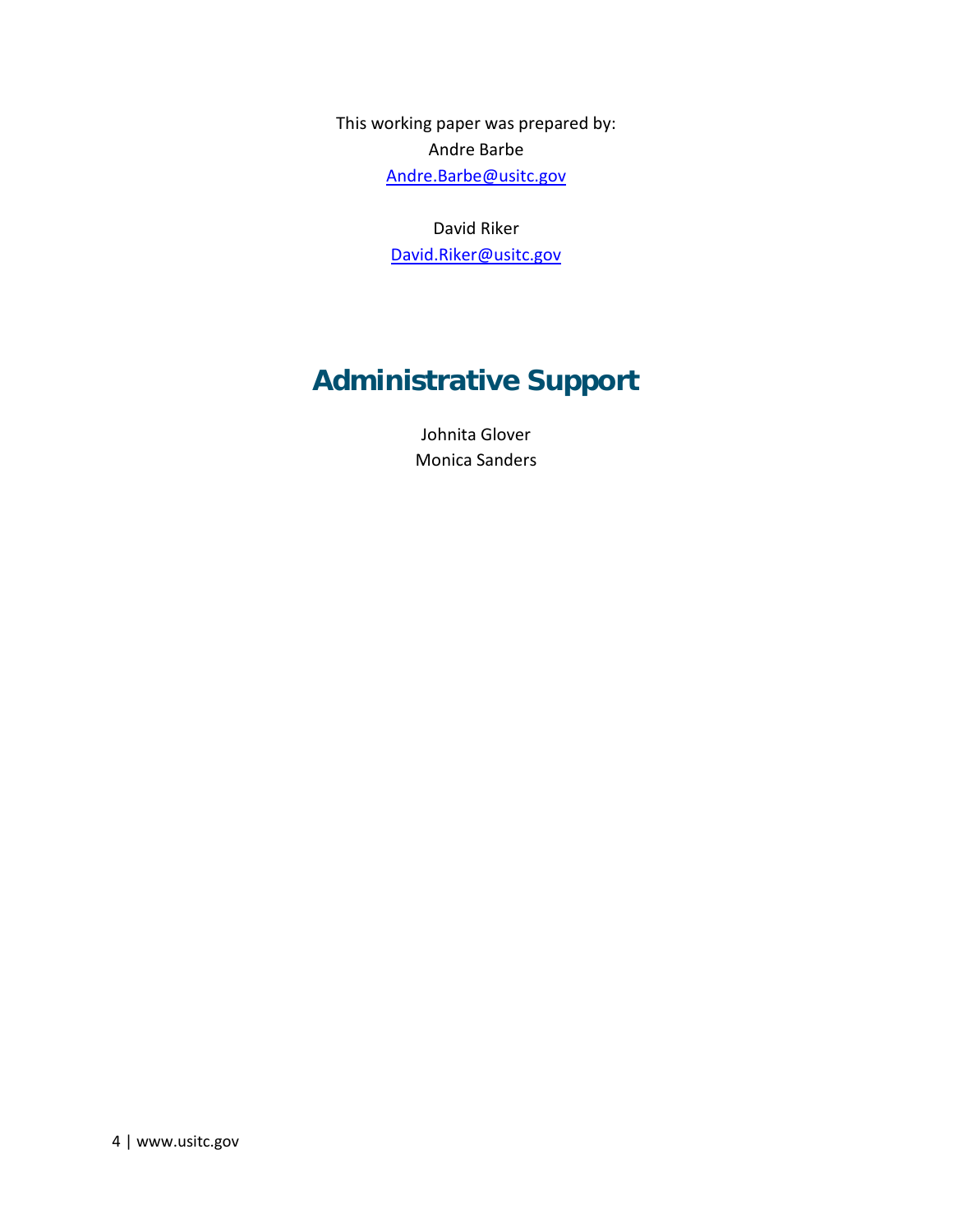## **Table of Contents**

#### **Figures**

#### **Tables**

| Table 2: Econometric Estimates, Dependent Variable: Log of Natural Gas Consumption 23 |  |
|---------------------------------------------------------------------------------------|--|
|                                                                                       |  |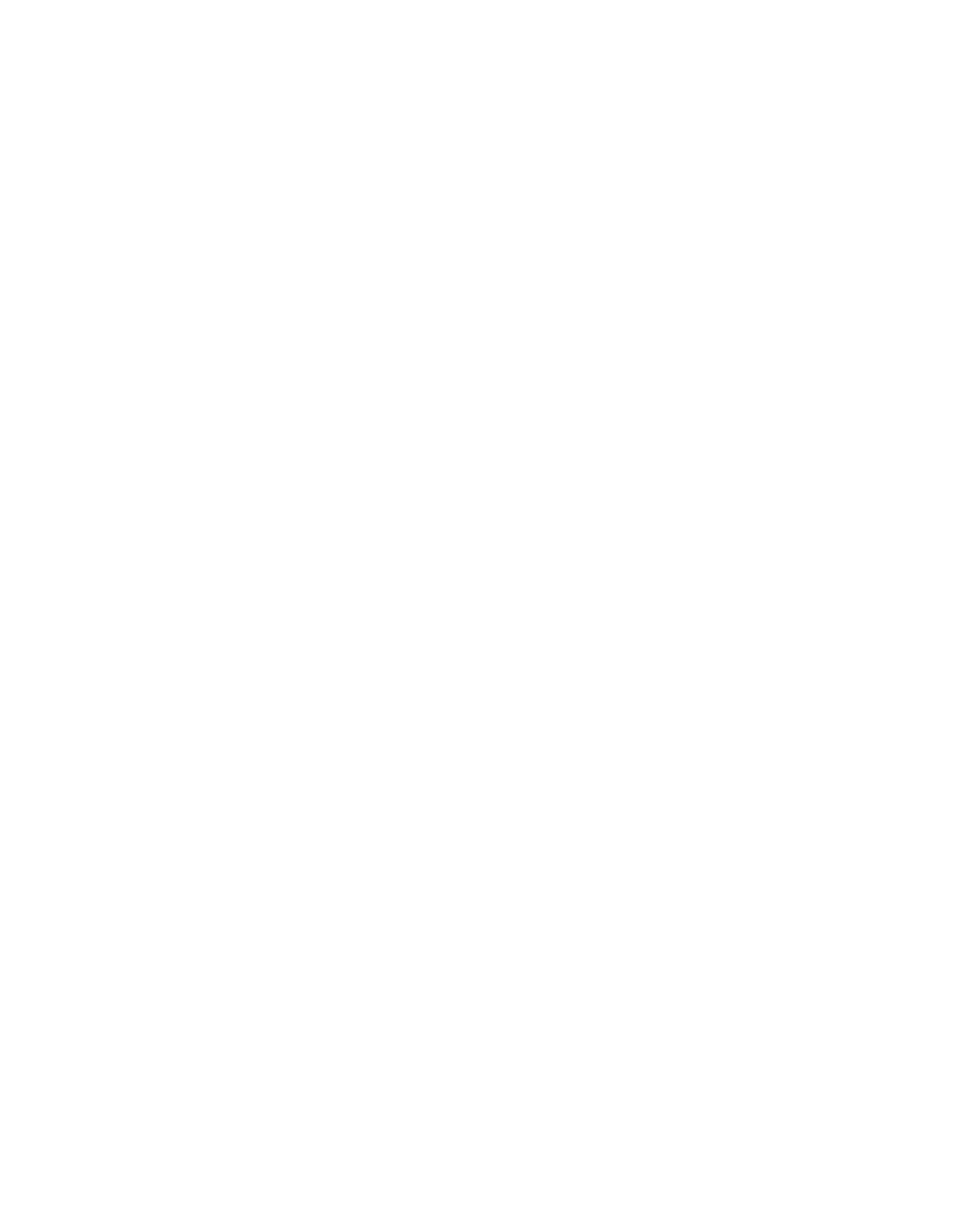# <span id="page-6-0"></span>**Introduction**

Natural gas is traded internationally, but this trade is constrained by many obstacles. Transporting natural gas requires the construction of specialized pipelines or port facilities costing billions of dollars. In addition to these transportation costs, natural gas trade faces substantial obstacles in the form of non-competitive pricing, thin markets, $1$  risk, restrictive contracts, and government trade policies. As a result, the global natural gas market is regionally segmented: in 2014, 74 percent of natural gas was consumed in the same country where it was produced.<sup>[2](#page-6-2)</sup> Because of this segmentation, there are large differences in gas prices across regions, as regions that import their gas pay the costs the obstacles impose. For example, in 2014 the average price of natural gas was \$16/MMBtu in Japan and \$9 in Europe (regions that import all or most of their gas), but only \$4 in the United States (which has very large domestic production). $3$ 

However, some of these obstacles to international trade may be weakening. Competitive practices in natural gas markets are becoming more widespread: in 2005, 31 percent of the natural gas consumed worldwide had its price set in competitive wholesale markets, but this increased to [4](#page-6-4)3 percent in 2014.<sup>4</sup> In addition, natural gas markets are thickening, reducing transaction costs.

Distant regions can trade natural gas by converting it into liquefied natural gas (LNG), and the volume of LNG trade increased by more than [5](#page-6-5)0 percent between 2006 and 2014.<sup>5</sup> From 2000 to 2014, the number of countries exporting LNG increased from 6 to 26, while spot and short-term contracts have increased from 5 percent of total LNG trade to 27 percent.<sup>[6](#page-6-6)</sup> Furthermore, increased natural gas production from competitive North American markets is likely to reinforce both of these trends.

One can easily predict that these trends will increase international natural gas trade, but how large is this potential expansion? And how much of it will consist of currently-consuming countries expanding their natural gas consumption, as opposed to the creation of new national markets? This paper answers these questions by developing an econometric model of world natural gas consumption and using it to conduct a counterfactual analysis of what world natural

<span id="page-6-1"></span> $1$  Thin markets are those with few transactions. Thick markets have many transactions. Perfectly competitive markets have infinite thickness. Market thickness is important because thin markets increase transaction costs.<br><sup>2</sup> International Gas Union, *Wholesale Gas Price Survey - 2015*, 14–15.

<span id="page-6-3"></span><span id="page-6-2"></span>

<span id="page-6-5"></span><span id="page-6-4"></span>

<sup>&</sup>lt;sup>3</sup> BP, *BP Statistical Review of World Energy 2015, 27.*<br><sup>4</sup> International Gas Union, *Wholesale Gas Price Survey - 2015, 26.*<br><sup>5</sup> BP, *BP Statistical Review of World Energy 2007; BP, BP Statistical Review of World Energ* 

<span id="page-6-6"></span>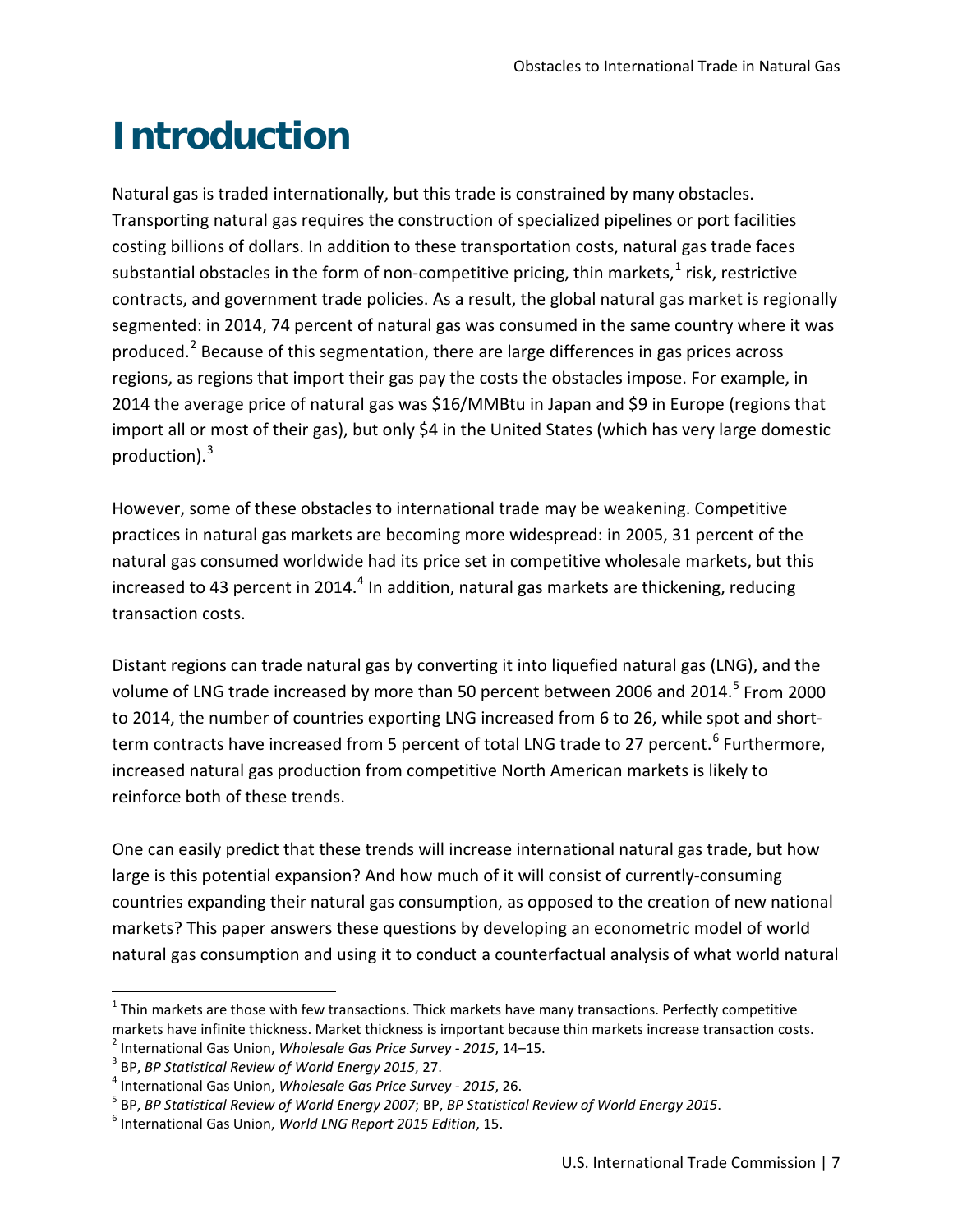gas trade would look like if all obstacles to international natural gas trade were removed. By comparing this counterfactual scenario to actual natural gas trade (where trade costs do in fact exist), this paper can estimate the impact that these obstacles have on natural gas trade.

Our model estimates that the volume of international trade in natural gas would slightly more than double if all obstacles to trade were eliminated. The extra exports come from current natural gas net exporters reducing their share of world consumption from 34.1 percent to 21.6 percent. Consumption would increase slightly in countries with no current natural gas consumption, rising from 0 to 2.0 percent of world consumption. However, the bulk of the consumption increase would occur in large economies that already have to import most of their natural gas. Their share of world gas consumption increases from 64.4 to 72.2 percent. In terms of specific countries, the countries with the largest increase in net exports are the United States (up 8,250 billion cubic feet (bcf)), Russia (7,872 bcf), and Iran (4,600 bcf), and the countries with the largest increase in net imports are China (10,466 bcf), Japan (2,190 bcf), and Germany (2,170 bcf). Several countries shift from net importer of natural gas to net exporter, including Argentina, Kuwait, Mexico, Thailand, Ukraine, the United Arab Emirates, the United States, and Venezuela. On the other hand, Colombia, Denmark, and Kazakhstan shift from being a net exporter to a net importer.

Our paper is organized into five sections. Section 2 provides background information on international trade in natural gas. It contains an overview of natural gas trade flows, discusses the law of one price, describes the main obstacles to natural gas trade, and then explains how these obstacles are weakening. Section 3 presents the data sources and description of the model that is used to estimate the potential expansion of natural gas trade if all constraints were removed. Section 4 reports our results, the econometric estimates of model parameters and simulation estimates of unconstrained trade flows. Section 5 provides concluding remarks.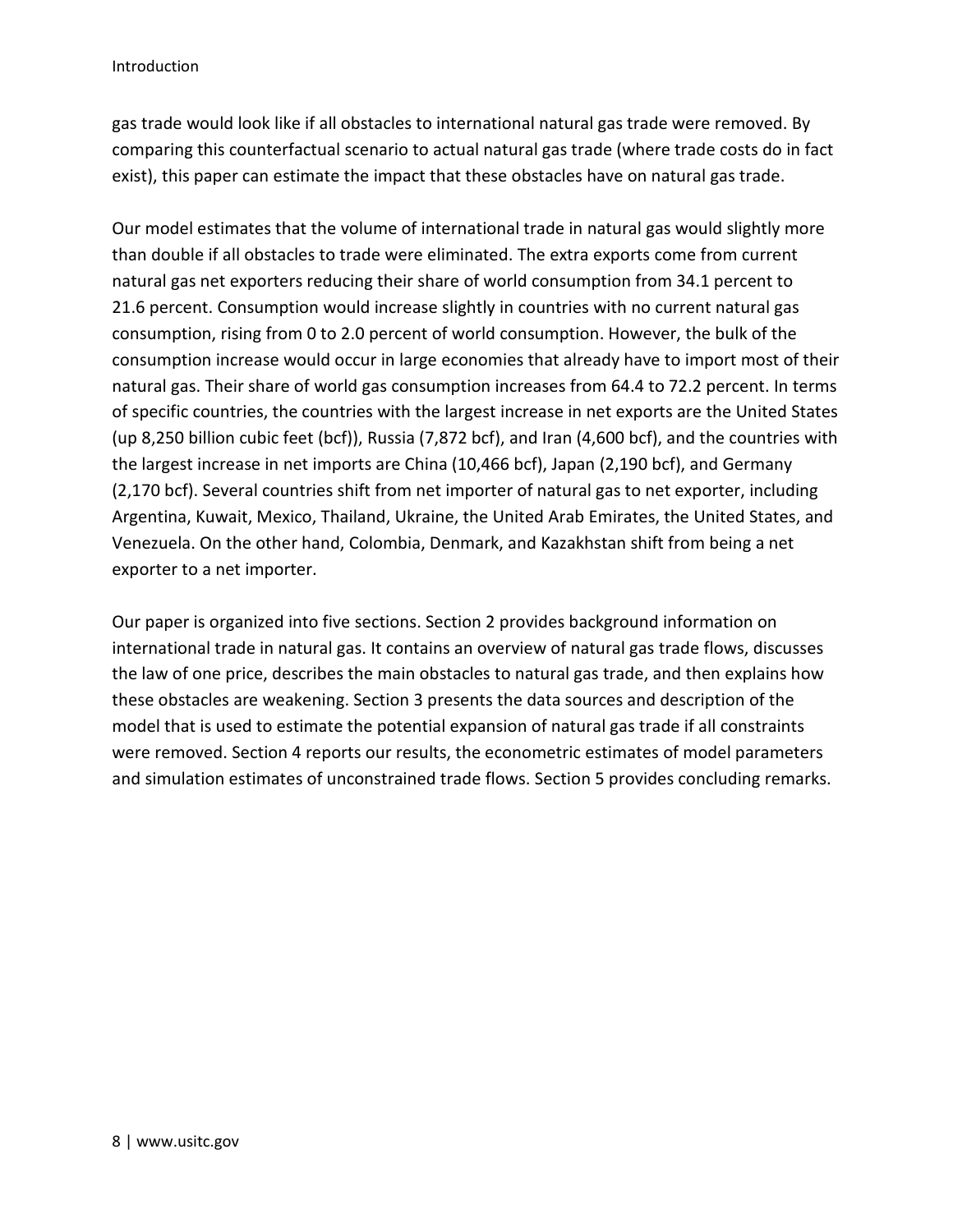# <span id="page-8-0"></span>**Background Information**

#### **Overview**

 $\overline{\phantom{a}}$ 

Commerce in natural gas has both domestic and international aspects. In 2014, 74 percent of natural gas was consumed in the same country where it was produced, 17 percent was exported via pipelines, and 9 percent was exported via LNG.<sup>[7](#page-8-1)</sup>  $8$  Major international natural gas flows include pipeline exports from Russia to Europe, LNG exports from the Middle East to Europe and Asia, and LNG trade between Asian countries.

Each of these regional markets is unique. North America is an extremely integrated and competitive region, with 99 percent of the gas consumed there sold in competitive wholesale markets.<sup>[9](#page-8-3)</sup> However, North America does not trade much with other regions: although it consumed 949 billion cubic meters (bcm) of natural gas, North America imported only 11.6 bcm of natural gas from other regions and exported only 0.4 bcm.<sup>[10](#page-8-4)</sup> Much of the European market is similarly integrated.<sup>[11](#page-8-5)</sup> but outside of the United Kingdom, its natural gas markets are less competitive. In the European Union in 2013, each country's largest gas importer had on average 65.6 percent of the domestic market.<sup>[12](#page-8-6)</sup> In East Asia, gas import markets are also frequently dominated by a few organizations,<sup>[13](#page-8-7)</sup> and vertically integrated state-owned companies own 79 percent of the LNG terminals in operation, under construction, or planned through 2017.<sup>14</sup> In the rest of the world, natural gas markets are highly fragmented and there are substantial obstacles to natural gas trade between countries.<sup>[15](#page-8-9)</sup> Nevertheless, throughout the world, most consuming countries are supplied with natural gas by several different source countries.<sup>[16](#page-8-10)</sup>

<span id="page-8-1"></span><sup>7</sup> International Gas Union, *Wholesale Gas Price Survey - 2015*, 14–15. <sup>8</sup>

<span id="page-8-2"></span> $8$  Natural gas is liquefied as part of the process of transporting it overseas by tanker. In this process, the natural gas is first transported via pipeline to a specialized export facility. At the facility, the natural gas is cooled until it turns into a liquid (LNG) and then loaded onto a specialized tanker ship. The ship travels to the destination port where there is another specialized facility capable of converting the LNG back to a gas. The gas is then transported to consumers via the destination country's pipeline network.

<span id="page-8-7"></span><span id="page-8-6"></span><span id="page-8-5"></span>

<span id="page-8-4"></span><span id="page-8-3"></span><sup>&</sup>lt;sup>9</sup> International Gas Union, *Wholesale Gas Price Survey - 2015, 17*.<br><sup>10</sup> BP, *BP Statistical Review of World Energy 2015, 23, 28*.<br><sup>11</sup> International Energy Agency, "Developing a Natural Gas Trading Hub in Asia: Obstacl

<span id="page-8-8"></span>

<span id="page-8-10"></span><span id="page-8-9"></span>natural gas company Gazprom for almost all of their gas.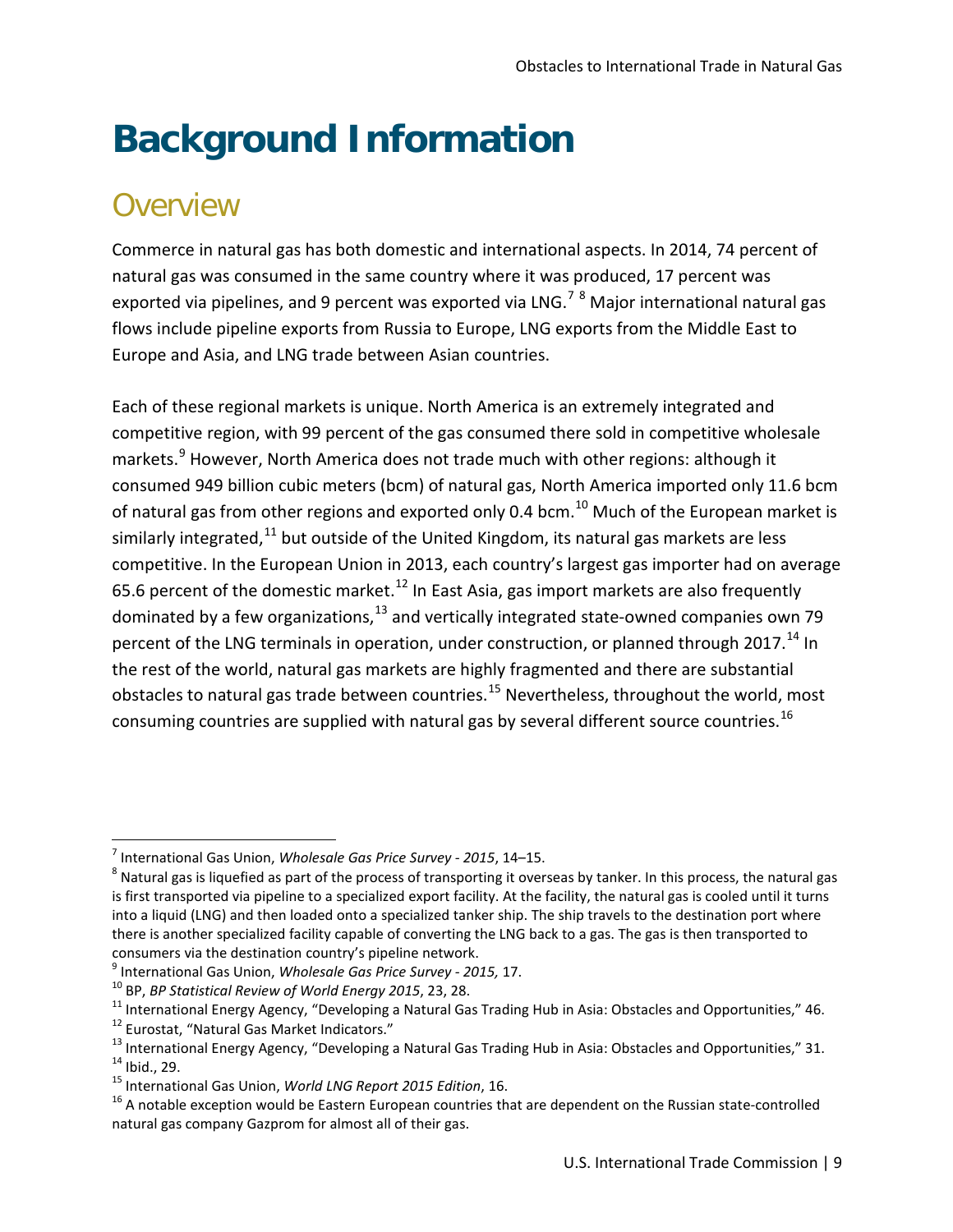### The Law of One Price

The Law of One Price provides a useful framework for examining the impact of the various trade obstacles. Essentially, the more trade obstacles there are in a region, the larger the price difference can be between that region and the rest of the world. More formally, the Law of One Price is an arbitrage condition that describes the pricing at different geographic locations of an (otherwise) identical good. It says that in a competitive market with no transportation costs or obstacles to the movement of goods, arbitrage will cause the prices of the commodity at different locations to converge over time.<sup>[17](#page-9-0)</sup> The crude oil market provides an excellent example of this, as the market is competitive, there are few obstacles to oil movement, and transportation costs are very low. As shown in Figure 1, shocks may move the price of oil up or down but the prices in all locations move together. $^{18}$  $^{18}$  $^{18}$ 

However, when the assumptions underlying the Law of One Price are not satisfied, the price of a single commodity can vary greatly depending on its location. This is the case in natural gas markets: natural gas has a very different price depending on whether it is sold in the United Kingdom, the United States, or Japan, and these price differentials are persistent over time (see Figure 2).<sup>[19](#page-9-2)</sup> This occurs because trade obstacles are large in natural gas markets and if they impose costs that are larger than the price differentials between two regions, arbitrage between the regions is uneconomical and their prices can become uncorrelated.

<span id="page-9-1"></span><span id="page-9-0"></span><sup>&</sup>lt;sup>17</sup> Leidos, *Global Natural Gas Markets Overview : A Report Prepared by Leidos , Inc., Under Contract to EIA, 46–47.<br><sup>18</sup> One exception is the disconnect between U.S. and foreign crude oil prices after 2010. For a detail* 

<span id="page-9-2"></span><sup>&</sup>lt;sup>19</sup> Statistical analysis has rejected the Law of One Price in the international natural gas market. See Siliverstovs et al., "International Market Integration for Natural Gas? A Cointegration Analysis of Prices in Europe, North America and Japan"; Neumann, "Linking Natural Gas Markets - Is LNG Doing Its Job?"; Li, Joyeux, and Ripple, "International Natural Gas Market Integration"; Geng, Ji, and Fan, "A Dynamic Analysis on Global Natural Gas Trade Network."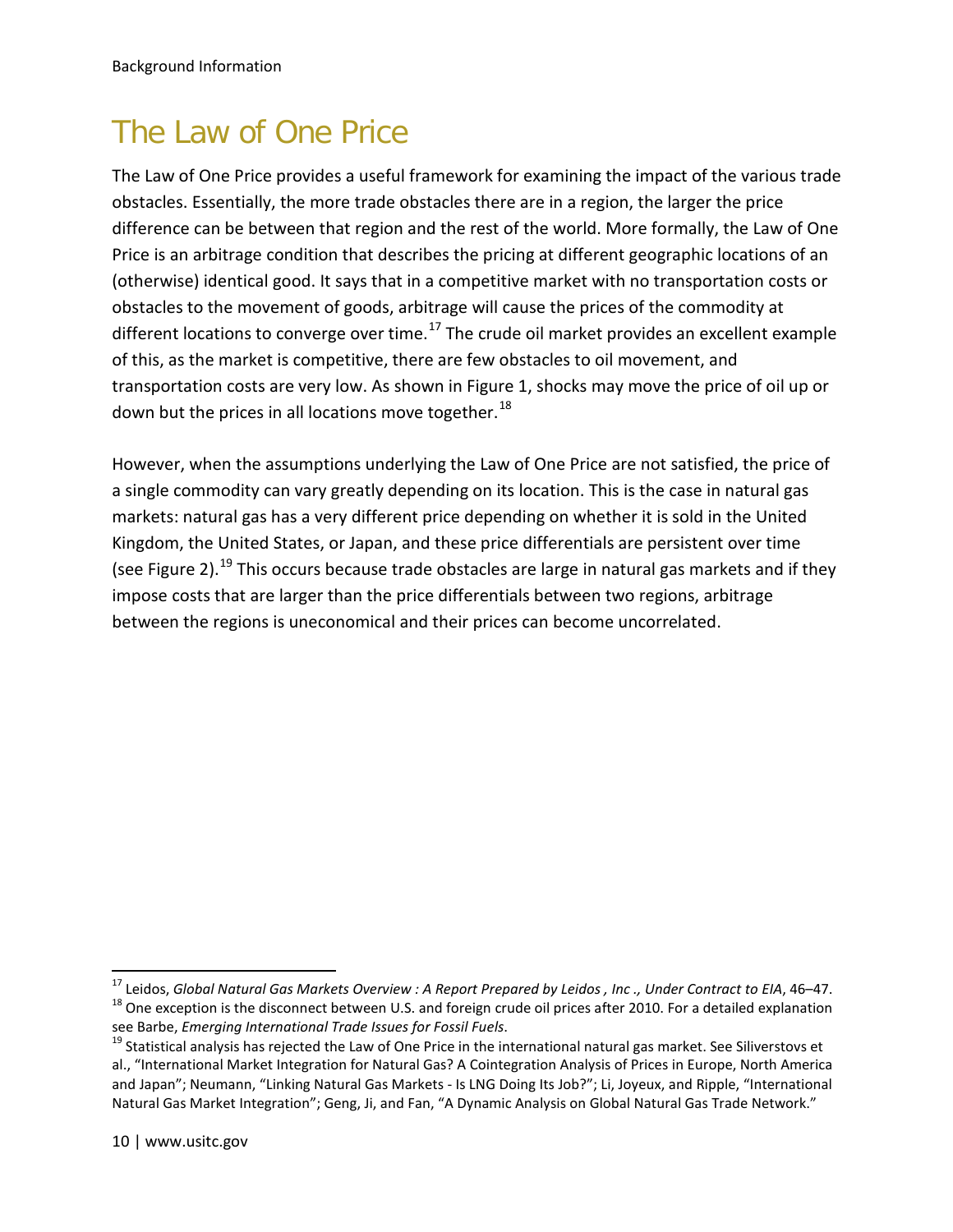<span id="page-10-0"></span>

Source: International Energy Agency, Energy Prices and Taxes: Quarterly Statistics: First Quarter 2015, 11. (See Appendix table B.1)

<span id="page-10-1"></span>

Source: BP, BP Statistical Review of World Energy 2015. (See Appendix table B.2)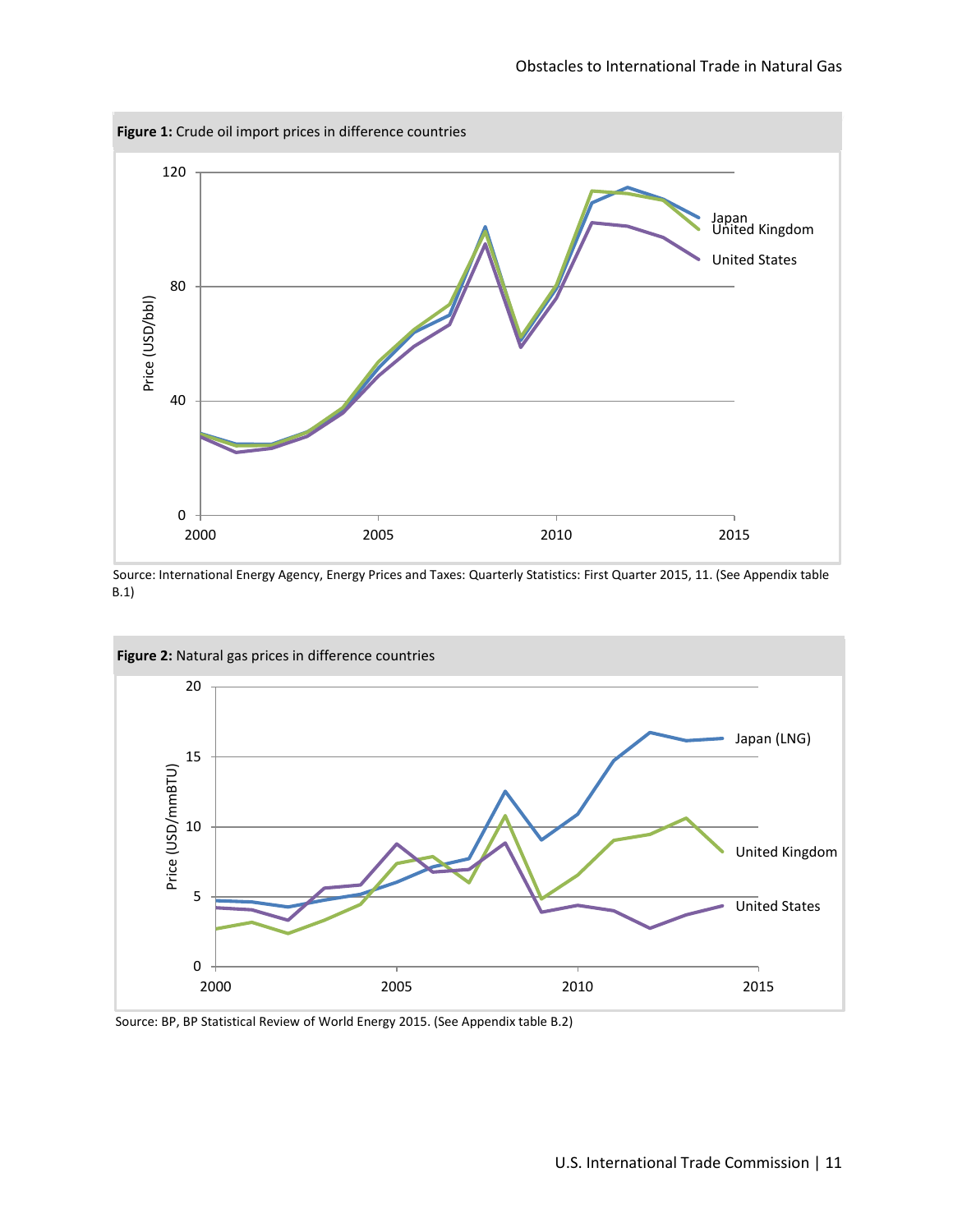### Obstacles to International Natural Gas Trade

Natural gas prices have not converged because there are substantial impediments to trade at each stage in the supply chain: from acquiring natural gas, to transporting it to the destination country, to selling it in the destination country.<sup>[20](#page-11-0)</sup> The six main obstacles to natural gas trade are transportation costs, non-competitive pricing, thin markets, risk, restrictive contracts, and government restraints.<sup>[21](#page-11-1)</sup> This section describes each of these obstacles.

#### **Transportation Costs**

Transportation costs are perhaps the largest obstacle to natural gas trade. International natural gas trade is costly on both the intensive (marginal costs) and extensive (fixed costs) margins.<sup>[22](#page-11-2)</sup> Large fixed costs inhibit firms from entering the market and therefore can create market power. Marginal costs for LNG are also high, limiting arbitrage's ability to eliminate price differentials. Natural gas requires specialized infrastructure to transport: either pipelines for overland transportation or import and export terminals for transporting LNG overseas. In particular, the fixed costs of constructing LNG terminals and gas pipelines are high: an LNG import terminal constructed by Cheniere in Louisiana in 2008 cost \$2 billion.<sup>[23](#page-11-3)</sup> Medlock estimates that for hypothetical LNG exports from the low-price United States to high-price Japan during 2011–2020, transportation costs would comprise 56 percent of the landed cost.<sup>[24](#page-11-4)</sup> And this is assuming that the arbitrage is technically feasible: there are significant technical compatibility challenges to matching LNG, tankers, and shore import facilities.<sup>[25](#page-11-5)</sup>

#### **Non-competitive Pricing**

Natural gas prices are determined by different methods in different markets. However, these pricing mechanisms can be broadly classified into competitive or non-competitive mechanisms, depending on whether prices are set by competitive markets or by bilateral agreements with

<span id="page-11-0"></span><sup>20</sup> For a detailed discussion on the obstacles to arbitrage of liquefied natural gas in particular, see Zhuravleva, *The*  Nature of LNG Arbitrage: An Analysis of the Main Barriers to the Growth of the Global LNG Arbitrage Market.<br><sup>21</sup> Many issues fall into more than one of these six areas.<br><sup>22</sup> The extensive margin describes whether there is

<span id="page-11-2"></span><span id="page-11-1"></span>changes in the level of existing trade.<br><sup>23</sup> Helman, "How Cheniere Energy Got First In Line To Export America's Natural Gas."

<span id="page-11-3"></span>

<span id="page-11-5"></span><span id="page-11-4"></span><sup>&</sup>lt;sup>24</sup> Medlock, U.S. LNG Exports: Truth and Consequence, 30.<br><sup>25</sup> Zhuravleva, The Nature of LNG Arbitrage: An Analysis of the Main Barriers to the Growth of the Global LNG *Arbitrage Market*, 13.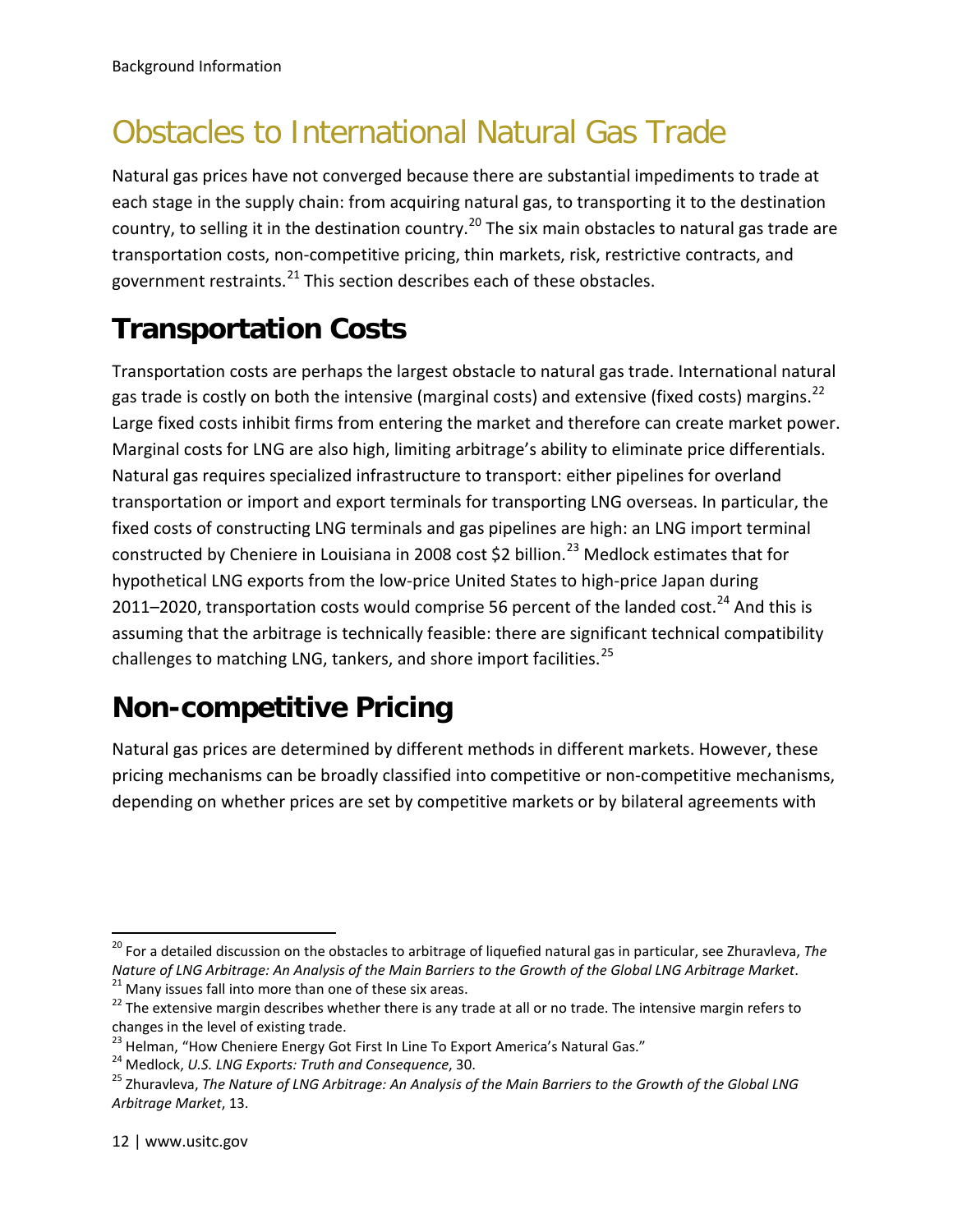few buyers and sellers, monopolies, or the government.<sup>[26](#page-12-0)</sup> Non-competitive pricing can restrict trade by setting natural gas prices inefficiently high or low.<sup>[27](#page-12-1)</sup> Both competitive and noncompetitive pricing mechanisms are seen in different natural gas production, import, and wholesale markets, depending on their geographic region and also the stage of the supply chain (production, import, or wholesale) at which the transaction occurs. However, non-competitive pricing predominates. In 2014, competitive pricing set the price for 42.5 percent of the natural gas consumed worldwide.<sup>[28](#page-12-2)</sup> Competitive pricing was the most common type of wholesale pricing for natural gas in North America (99 percent) and Europe (61 percent) in 2014, but it is rare in the rest of the world, where oil-index pricing or government regulated pricing is the norm.<sup>[29](#page-12-3)</sup> The situation is similar regardless of the source of supply, as worldwide, competitive pricing is only used for 42 percent of both imports and production consumed domestically.<sup>[30](#page-12-4) [31](#page-12-5)</sup>

#### **Thin Markets**

Many key natural gas markets are thin, which inhibits trade by increasing transaction costs. In particular, it can be hard to match buyers and sellers of LNG liquefaction capacity and pipeline capacity, and these problems are particularly severe in certain regions.

For LNG, the issue is that construction of an LNG export terminal begins only after a contract has been signed with a customer who will commit to buying the gas.<sup>[32](#page-12-6)</sup> As a result, there is little excess liquefaction capacity. Although global liquefaction capacity utilization averaged only 83 percent from 2010 through 2014,  $33$  the unused capacity was typically due to military conflict, technical problems, or non-existence of natural gas for liquefaction. This means that it is very difficult for anyone to actually utilize this "excess" capacity.

The situation is similar for pipelines: they are only constructed in response to a long-term contract with a customer.<sup>[34](#page-12-8)</sup> Although pipelines typically have greater excess capacity than LNG

<span id="page-12-0"></span><sup>&</sup>lt;sup>26</sup> There is a substantial taxonomy dividing pricing mechanisms into various groups. The International Gas Union splits gas pricing into market and non-market mechanisms. Market pricing mechanisms can be further subdivided into one of four categories. These categories are: (1) gas-on-gas competition, where prices are indexed based on prices in competitive gas spot or future markets and on bilateral agreements in markets with many buyers and sellers (When we refer to "competitive pricing," we mean this category), (2) netback from final product, where gas prices are linked to that of ammonia, (3) oil indexation, linking the price of gas to the price of oil, and (4) bilateral monopoly, where prices are decided in negotiations between a monopoly seller and a monopsony buyer. For more

<span id="page-12-3"></span><span id="page-12-2"></span>

<span id="page-12-4"></span>

<span id="page-12-6"></span><span id="page-12-5"></span>

<span id="page-12-1"></span>information, see International Gas Union, Wholesale Gas Price Survey - 2015, 26.<br>
<sup>27</sup> Inefficiently high prices encourage imports and discourage exports. Inefficiently low prices do the opposite.<br>
<sup>28</sup> International Gas U

<span id="page-12-7"></span>

<span id="page-12-8"></span>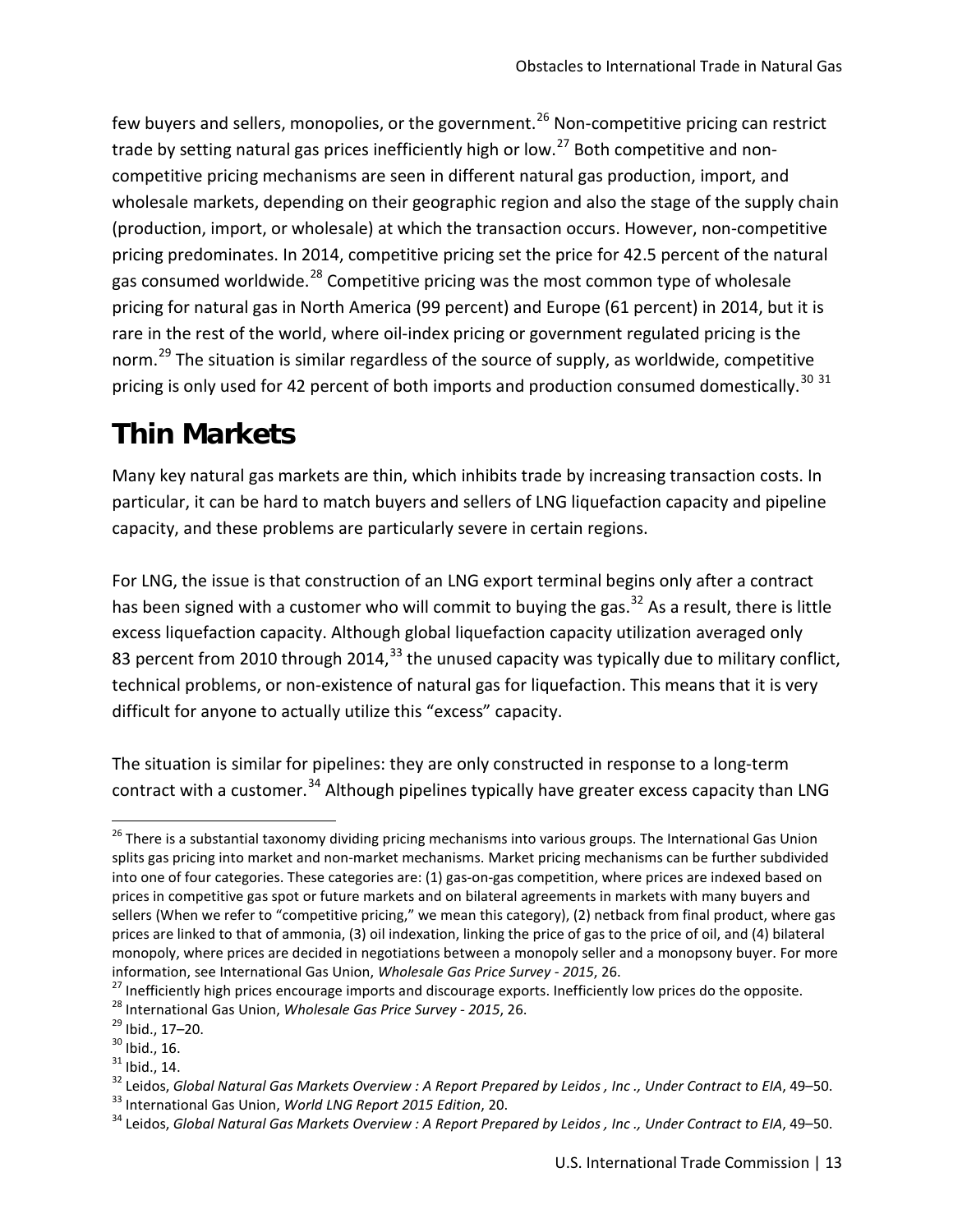facilities, their origin and destination are fixed.<sup>[35](#page-13-0)</sup> This means that if an arbitrager wants to export to a particular high price market, he is limited to exports from countries with extant pipeline connections to the market.

Markets may be thin to the point of non-existence in some regions. Many Asian countries with high natural gas prices cannot be reached by pipelines at all and can only be supplied via LNG. Other regions, like the Baltic states, have no LNG import facilities and pipeline c[on](#page-13-1)nections only to a single supplier, making arbitrage impossible without the supplier's consent.  $36$ 

#### **Risk**

While the difficulty of acquiring supplies would hinder arbitrage in any market, this situation is especially problematic for natural gas due to the riskiness of arbitrage. When transporting the gas to the destination country, the minimum transaction size of LNG arbitrage is very large (a shipload of LNG) and it can take weeks for it to arrive at its destination.<sup>[37](#page-13-2)</sup> Given the volatility of gas prices, it is possible for there to be a significant shift in relative prices while the gas is in transit, and the resulting loss is amplified by the size of the shipment. This means that arbitraging LNG is very risky, and under-developed risk management markets make it hard to insure against these risks.<sup>[38](#page-13-3)</sup> This increases the price differential necessary for the risk-adjusted rate of return to provide a sufficient incentive to undertake the arbitrage. The problem is even greater for new natural gas pipelines, as instead of weeks, their approval and construction can take years.

### **Restrictive Contracts**

The fifth major constraint is the restrictive nature of many LNG contracts. Liquefied natural gas trade is primarily conducted through contracts that are long-term, contain take-or-pay clauses, and prohibit resale.<sup>[39](#page-13-4)</sup> While some of these terms are responses to price and volume risk, the hold-up problem, $40$  or energy security needs, they also can hinder competition.  $41$   $42$  For

14 | www.usitc.gov

<span id="page-13-2"></span>

<span id="page-13-4"></span><span id="page-13-3"></span>

<span id="page-13-7"></span><span id="page-13-1"></span><span id="page-13-0"></span><sup>&</sup>lt;sup>35</sup> Ibid.<br><sup>36</sup> Ibid., 49.<br><sup>37</sup> Ritz, "Price Discrimination and Limits to Arbitrage: An Analysis of Global LNG Markets," 330.<br><sup>37</sup> Ritz, "Price Discrimination and Limits to Arbitrage: An Analysis of Global LNG Markets," 33 *Overview: A Report Prepared by Leidos, Inc., Under Contract to EIA, 11.*<br><sup>40</sup> The holdup problem refers to how bargaining power between two agents can change after an investment is

<span id="page-13-5"></span>made. For example, a natural gas supplier might promise to sell gas at a low price in order to attract an investor to build an LNG plant near them. However, once the plant is built, the gas supplier now has an incentive to charge the<br>plant a high price. For a detailed description of the holdup problem, see Krishna, "The Hold-up Problem."

<span id="page-13-6"></span><sup>&</sup>lt;sup>41</sup> Dorigoni, Graziano, and Pontoni, "Can LNG Increase Competitiveness in the Natural Gas Market?"; Leidos, Global *Natural Gas Markets Overview : A Report Prepared by Leidos , Inc ., Under Contract to EIA*, 46.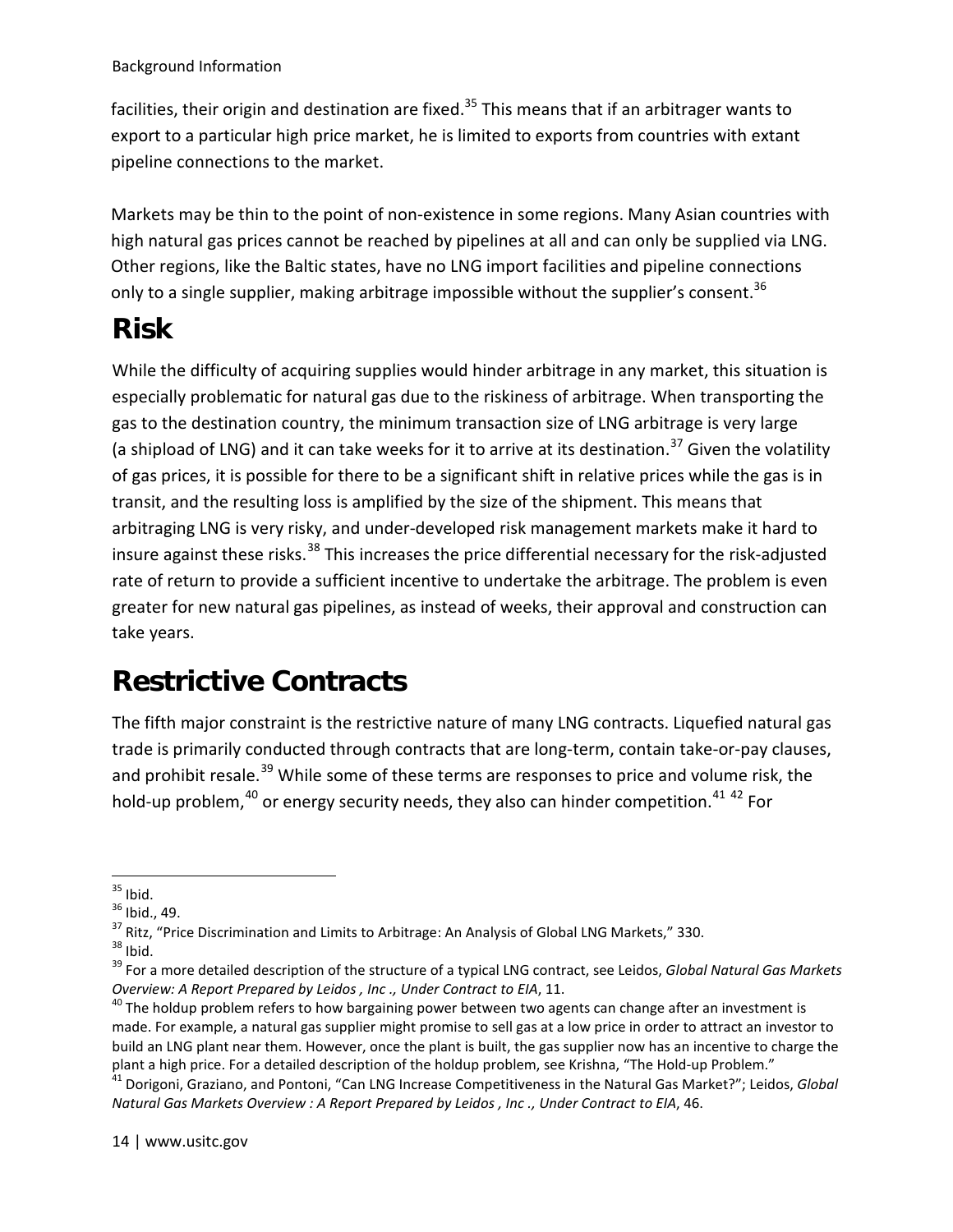example, take-or-pay clauses commit buyers to a minimum annual purchase. In European markets, this is typically 85 percent of the contracted quantity.<sup>[43](#page-14-0)</sup> These clauses and the contract's long duration result in vendor lock-in. Similarly, resale prevention clauses directly prohibit arbitrage.[44](#page-14-1)

#### **Government Restraints on Trade**

Finally, governments impose a number of trade restraints on both the import and export side of natural gas markets. These may include direct restraints such as import or export tariffs, or indirect restraints that restrict third-party access to necessary infrastructure (for example, import and export terminals or pipelines). $45\frac{46}{1}$  $45\frac{46}{1}$  $45\frac{46}{1}$  $45\frac{46}{1}$  Furthermore, many wholesale markets are dominated by state-owned companies that themselves can limit access to infrastructure.<sup>[47](#page-14-4)</sup>

### Trade Obstacles are Falling

While the constraints on international trade in natural gas are currently quite significant, they are less severe than they once were. In particular, competition in natural gas markets is increasing as competitive gas-on-gas pricing expands and LNG markets become thicker, and the emergence of U.S. supply onto world LNG markets will only reinforce this trend. New business models have been developed to help manage risk, and competition-restricting practices are diminishing because of increased use of short-term contracts and more flexible long-term contracts. The use of competitive pricing mechanisms is increasing in world gas markets. In 2005, 31 percent of the natural gas consumed worldwide had its price set by gas-on-gas competition in wholesale markets, but this increased to 43 percent in 2014.<sup>[48](#page-14-5)</sup>

The thickness of LNG markets has also greatly increased over the last decade. The volume of LNG trade has increased by more than 50 percent from 2006 to 2014.<sup>[49](#page-14-6)</sup> And this increase has occurred despite an increase in costs: average unit costs for LNG liquefaction plants rose from \$321 per metric ton in 2000-2006 to \$851 in 2007-2014.<sup>[50](#page-14-7) [51](#page-14-8)</sup> The number of countries

<span id="page-14-1"></span>

<span id="page-14-4"></span>2012, 27; Tang, "China's Natural Gas Imports and Prospects," 24.<br>
<sup>47</sup> International Energy Agency, "Developing a Natural Gas Trading Hub in Asia: Obstacles and Opportunities," 29.<br>
<sup>48</sup> International Gas Union, *Wholesale* 

<span id="page-14-6"></span>

<sup>&</sup>lt;sup>42</sup> For a review of the factors that cause these contract terms, see von Hirschhausen and Neumann, "Long-Term Contracts and Asset Specificity Revisited: An Empirical Analysis of Producer-Importer Relations in the Natural Gas Industry."

<span id="page-14-8"></span><span id="page-14-0"></span><sup>43</sup> Rogers, *The Impact of a Globalising Market on Future European Gas Supply and Pricing: The Importance of Asian* 

Demand and North American Supply, 4.<br><sup>44</sup> International Energy Agency, "Developing a Natural Gas Trading Hub in Asia: Obstacles and Opportunities," 69.<br><sup>45</sup> Leidos, *Global Natural Gas Markets Overview : A Report Prepared* 

<span id="page-14-3"></span><span id="page-14-2"></span>*Information 2015*, VI.32, VI. 44; International Energy Agency, *Energy Policies of IEA Countries: The Republic of Korea* 

<span id="page-14-5"></span>

<span id="page-14-7"></span>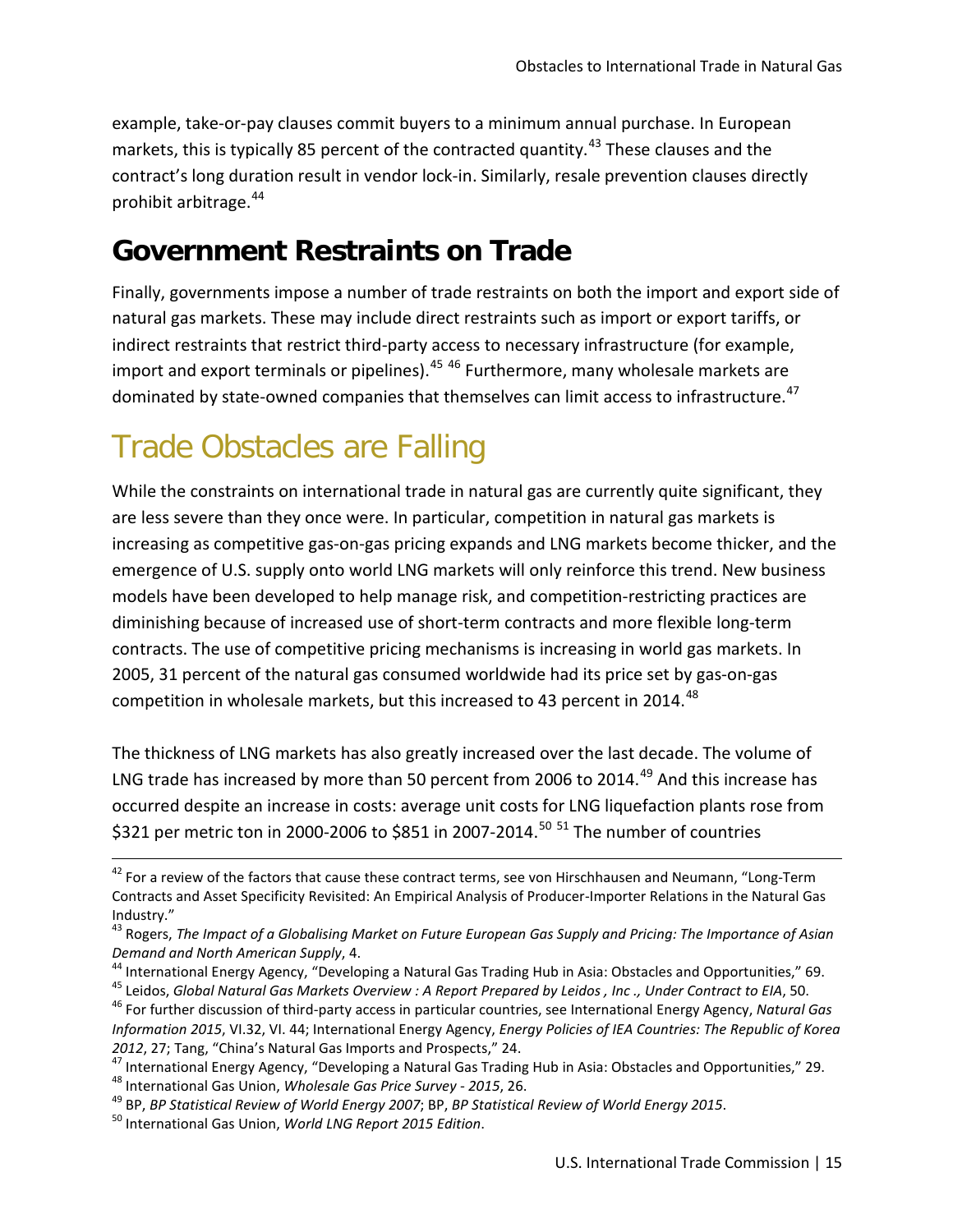participating in LNG trade has increased as well. In 2000, LNG spot markets had 6 exporters and 8 importers, but that increased to 26 exporters and 28 importers in 2014.<sup>[52](#page-15-1)</sup> The International Energy Agency projects that LNG supply will diversify further as more countries begin exporting LNG outside of their region and the volume of that trade nearly doubles from 2012–2040 (see Figure 3).

<span id="page-15-0"></span>

Source: International Energy Agency, "World Energy Outlook 2014," 163. Note: "Other" includes OECD Europe and Other Developing Asia.

Moving forward, expanding U.S. natural gas production and exports will increase the competitiveness of natural gas markets by increasing market thickness and promoting competition. U.S. natural gas production increased by 28 percent from 2008 to 2014, and was 20 percent of world gas production in 2013.<sup>[53](#page-15-2) [54](#page-15-3)</sup> The United States is forecast to begin net gas exports in 2017.<sup>[55](#page-15-4)</sup> This will reduce the market share of other exporters. In particular, Russia's market share in natural gas for Western Europe (Europe excluding former Soviet Union countries) is projected to decline from 27 percent in 2009 to 13 percent by 2040.<sup>[56](#page-15-5)</sup> Since North American gas is almost entirely priced via gas-to-gas competition in wholesale markets.<sup>[57](#page-15-6)</sup>

<sup>&</sup>lt;sup>51</sup> For more discussion of possible capital costs increases for LNG plants, see International Energy Agency, "World Energy Investment Outlook," 73.<br><sup>52</sup> International Gas Union, World LNG Report 2015 Edition, 15.

<span id="page-15-1"></span>

<span id="page-15-2"></span><sup>&</sup>lt;sup>53</sup> Energy Information Administration, "Dry Natural Gas Production"; Energy Information Administration, "International Energy Statistics."

<span id="page-15-3"></span> $54$  However, in the short term, these large and unexpected natural gas production increases caused a divergence of natural gas prices between the United States and the rest of the world.

<span id="page-15-4"></span><sup>&</sup>lt;sup>55</sup> Energy Information Administration, Annual Energy Outlook 2015, Data Table 13.<br><sup>56</sup> Medlock, Jaffe, and Hartley, *Shale Gas and US National Security*, 13.<br><sup>57</sup> International Gas Union, *Wholesale Gas Price Survey - 201* 

<span id="page-15-5"></span>

<span id="page-15-6"></span>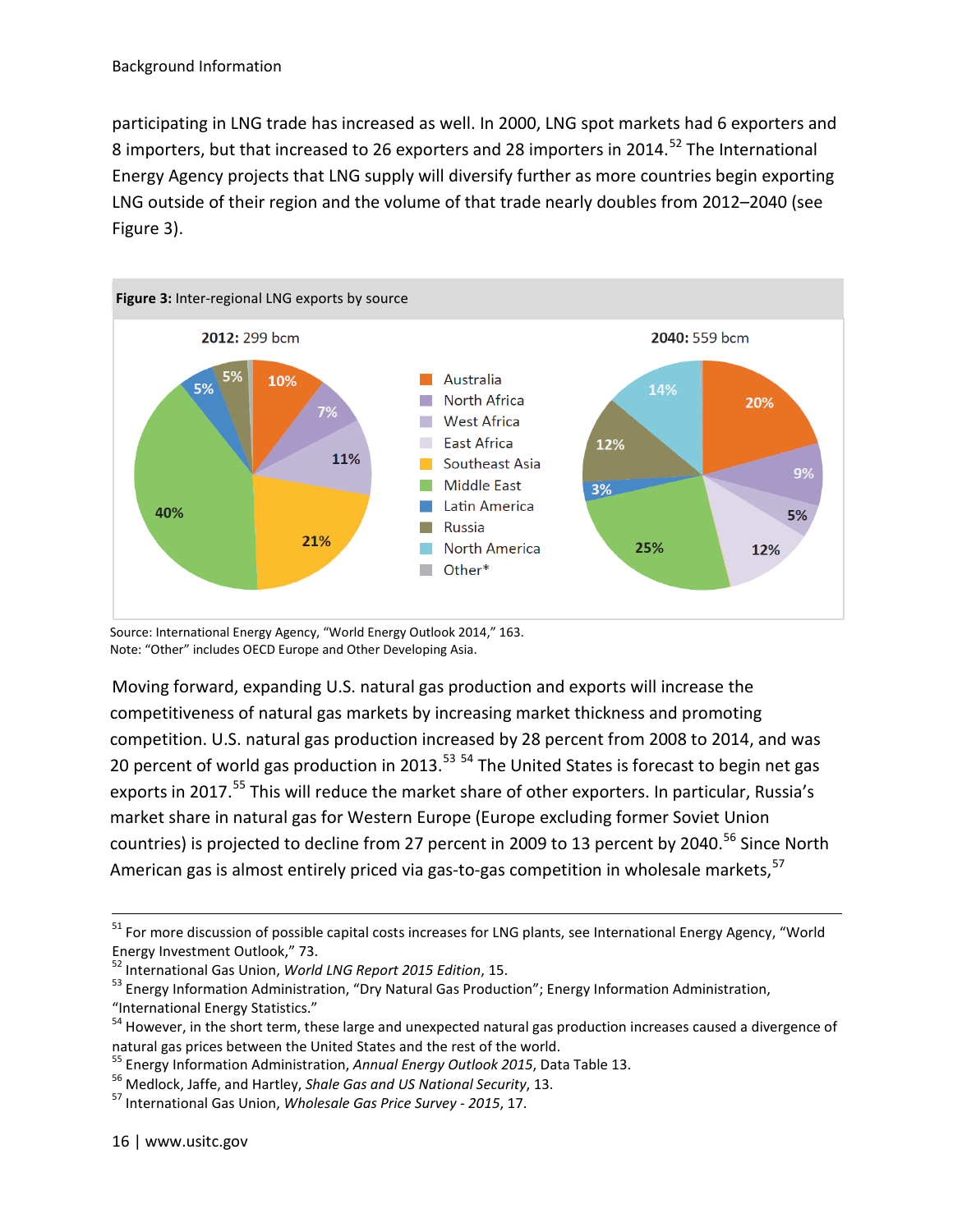increasing North American exports will increase the volume and share of gas that is competitively priced. This will in turn reduce both the ability of incumbent exporters to markup price over costs and to impose contract terms that act as barriers to competition. Risk and financing problems are also better handled by new business models. For example, in contrast to long-term contracts, LNG suppliers are now retaining a portion of their own production to sell where they choose, or selling it to third party aggregators who have a portfolio of different sources and destinations. Both cases allow the LNG to be resold under short or medium term contracts.<sup>[58](#page-16-0)</sup> And in the United States, LNG export terminals under construction are not planning to directly sell the LNG they produce, but instead sell the option to use their liquefaction capacity.<sup>[59](#page-16-1)</sup> This lowers capital costs by unbundling the financing of the liquefaction project from the destination or marketing arrangements for the LNG.

Changes in LNG contracting are also reducing their competition-restricting aspects and increasing market thickness. Spot and short-term contracts have increased from 5 percent of total LNG trade in 2000 to 27 percent in 2014, $^{60}$  $^{60}$  $^{60}$  and their prevalence is predicted to continue to increase. $^{61}$  $^{61}$  $^{61}$  Nonetheless, there is a glut of tankers and ongoing shipbuilding is expected to further increase oversupply until at least 2017, when Australian and U.S. exports are forecast to ramp up. $^{62}$  $^{62}$  $^{62}$  Both of these situations lead to a thicker LNG market which, when combined with importer demand for shorter contract durations, further lowers the barriers to entry for LNG traders.<sup>[63](#page-16-5)</sup> In addition to the increased prevalence of short-term contracts, long-term contracts are becoming more flexible in terms of their destination, quantities purchased, pricing, and price review provisions.<sup>[64](#page-16-6)</sup> This flexibility has allowed Middle East gas headed to Europe to instead be diverted to the currently much higher priced Asian-Pacific countries.<sup>[65](#page-16-7)</sup>

While these trends are leading towards convergence in natural gas prices, it may still be many vears before the Law of One Price holds in natural gas.<sup>[66](#page-16-8)</sup> For example, the International Energy Agency predicts that the price of Japanese natural gas will fall from 4.4 times the U.S. price in 2013 but still be 1.9 times the U.S. price by 2040.<sup>[67](#page-16-9)</sup> Market liberalization (which is only a part of

<span id="page-16-1"></span><span id="page-16-0"></span><sup>&</sup>lt;sup>58</sup> Leidos, *Global Natural Gas Markets Overview : A Report Prepared by Leidos, Inc., Under Contract to EIA, 12.<br><sup>59</sup> International Energy Agency, "World Energy Investment Outlook," 73.<br><sup>60</sup> International Gas Union, <i>Wor* 

<span id="page-16-2"></span>

<span id="page-16-3"></span>

<span id="page-16-4"></span>

<span id="page-16-6"></span><span id="page-16-5"></span>Trading Hub in Asia: Obstacles and Opportunities," 70; Leidos, *Global Natural Gas Markets Overview : A Report* 

<span id="page-16-8"></span>

<span id="page-16-7"></span>Prepared by Leidos, Inc., Under Contract to EIA, 49.<br><sup>65</sup> International Gas Union, World LNG Report 2015 Edition, 13.<br><sup>66</sup> For a description of reforms necessary for a competitive natural gas market to develop in Asia, see Energy Agency, "Developing a Natural Gas Trading Hub in Asia: Obstacles and Opportunities."<br><sup>67</sup> International Energy Agency, "World Energy Outlook 2014," 51.

<span id="page-16-9"></span>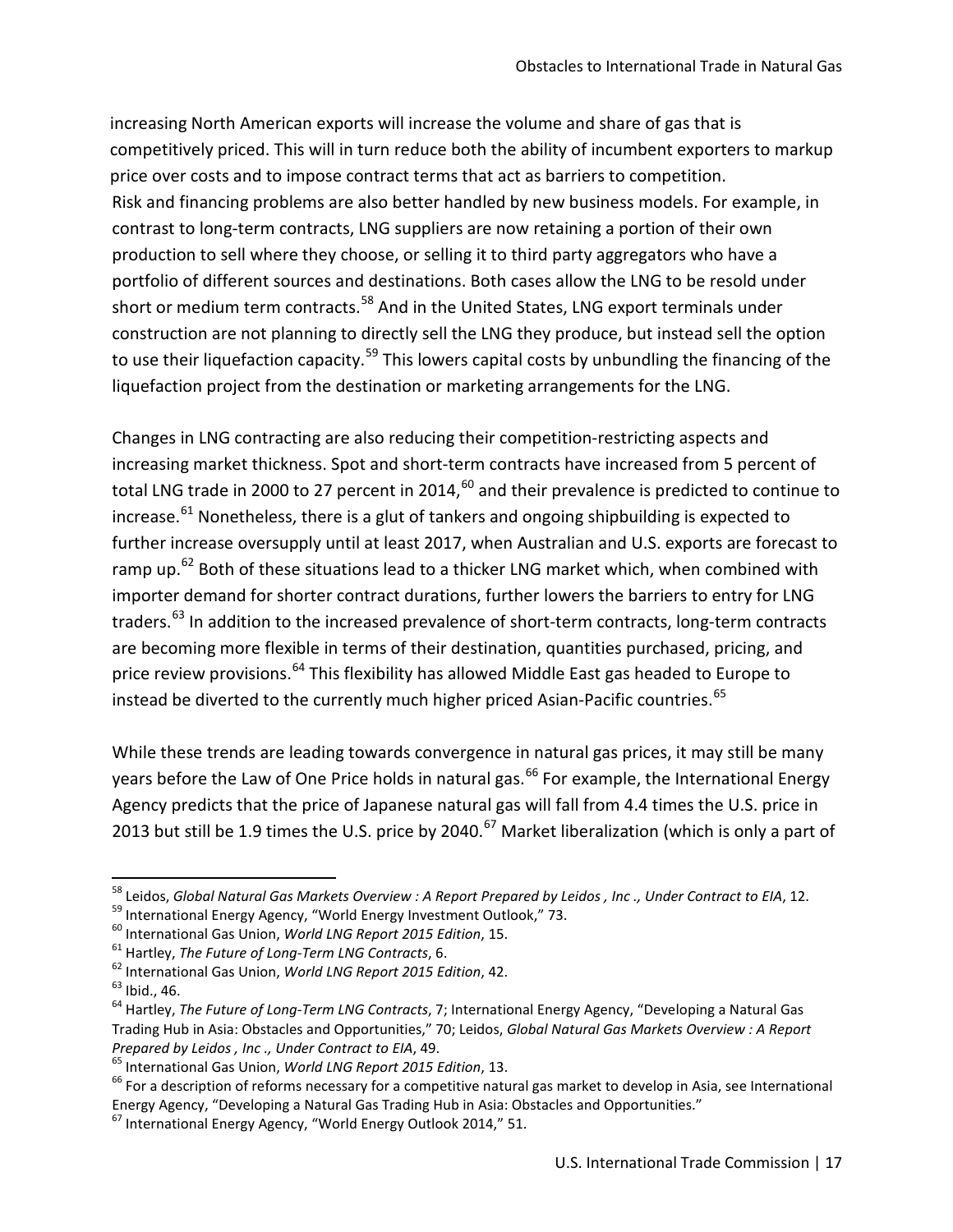eliminating trade obstacles) is a slow process: in the United States and the United Kingdom, the transition from regulatory pricing and long-term contracts to market-based pricing took many years.<sup>[68](#page-17-0)</sup> Thus, the scenario modeled in this paper should not be thought of as short-term forecast, but analysis of the long-term trajectory of one of the determinants of natural gas trade (trade obstacles).

<span id="page-17-0"></span><sup>68</sup> Stern and Rogers, *The Transition to Hub-Based Gas Pricing in Continental Europe*, 34.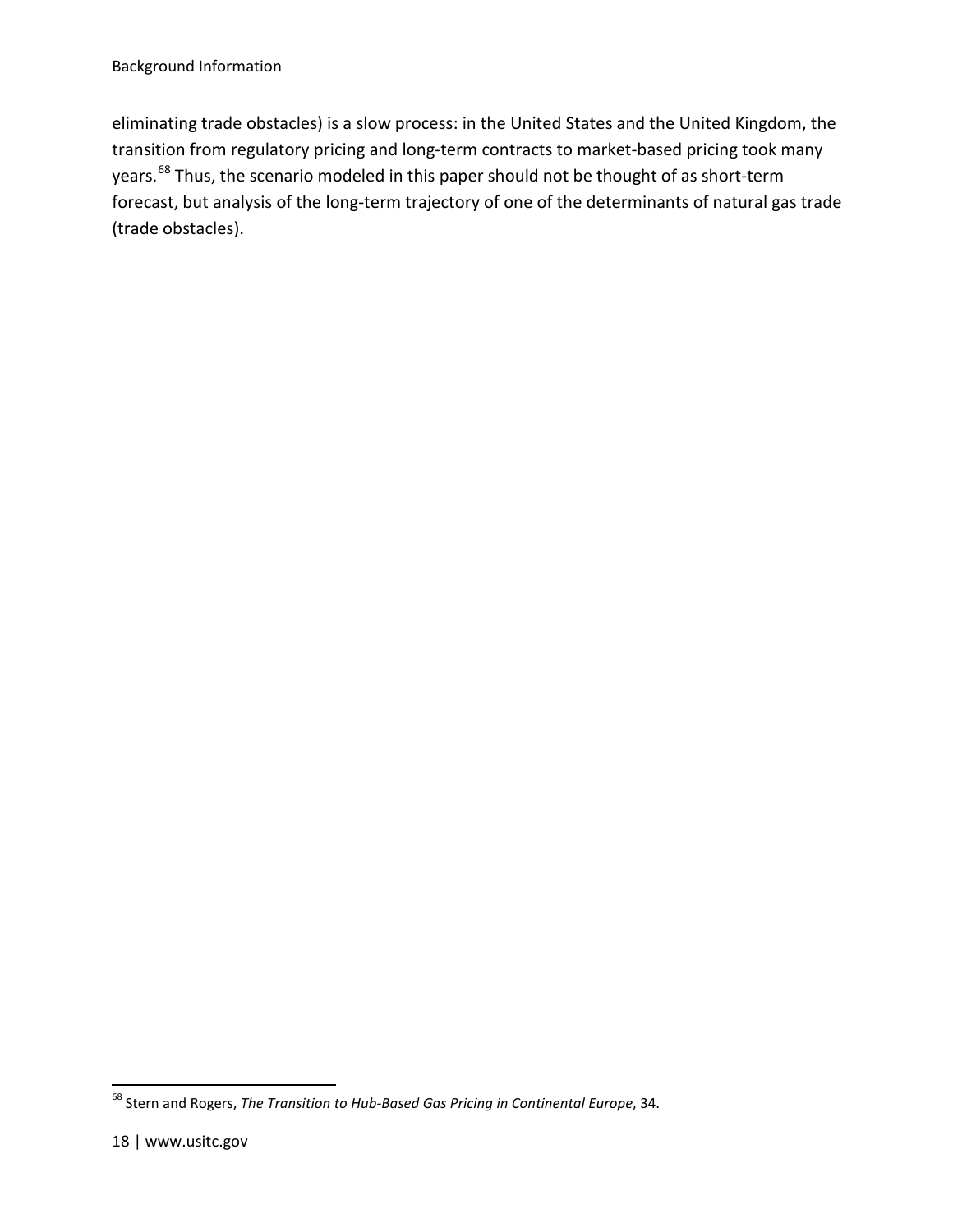# <span id="page-18-0"></span>**Methodology**

In order to understand what trade would look like if all trade obstacles were removed and consumption was determined by local demand and world supply factors, one must first understand what these factors are. Therefore this analysis begins by econometrically estimating a demand function for natural gas consumption in each country in the world. These demand functions are then used to provide a simple counterfactual calculation of national consumption levels and the volume of international trade that would occur if trade were completely unconstrained.

With unconstrained trade, prices in each country depend on the global supply of natural gas, not local supplies. Our hypothesis is that absent all costs and obstacles to trade, there would be substantially more international trade in natural gas, with less consumption in producing countries that currently have low prices, and more consumption in non-producing, geographically-isolated countries.

#### Model

We calculate counterfactual consumption levels using a simple econometric model. First, each country's demand function for natural gas is estimated using

$$
\ln C_{jt} = \alpha \ln RGDP_{jt} + \beta \ln POP_{jt} + \gamma HDD_{jt} + \delta CDD_{jt} + \theta + \varepsilon_{jt}
$$
\n(1)

where, for country *j* in year t,  $\ln C_{it}$  is the natural log of the quantity of natural gas consumed, In  $RGDP_{it}$  is the natural log of real gross domestic product, ln  $POP_{it}$  is the natural log of population,  $HDD_{jt}$  is heating degree days,  $^{69}$  $^{69}$  $^{69}$  and  $CDD_{jt}$  is cooling degree days,  $\theta$  is a constant, and the error term is  $\varepsilon_{it}$ . Note that the constant absorbs the impact of average world natural gas prices over the time period, while the error term contains the effect of omitted variables such as the difference between world average prices and the price of gas in country  $j$  in year  $t$ . The parameters of equation (1) are estimated using all countries with non-zero consumption of natural gas (countries which currently consume no gas are excluded from the regression).

In the counterfactual scenario (denoted with a superscript \*), we assume all obstacles to trade are eliminated and therefore all countries face the same price for natural gas. In addition, prior non-consumers of natural gas now follow the demand function estimated for consumers. We

<span id="page-18-1"></span> $^{69}$  Heating and cooling degree days are not in logs because the dataset includes some zero values for these variables.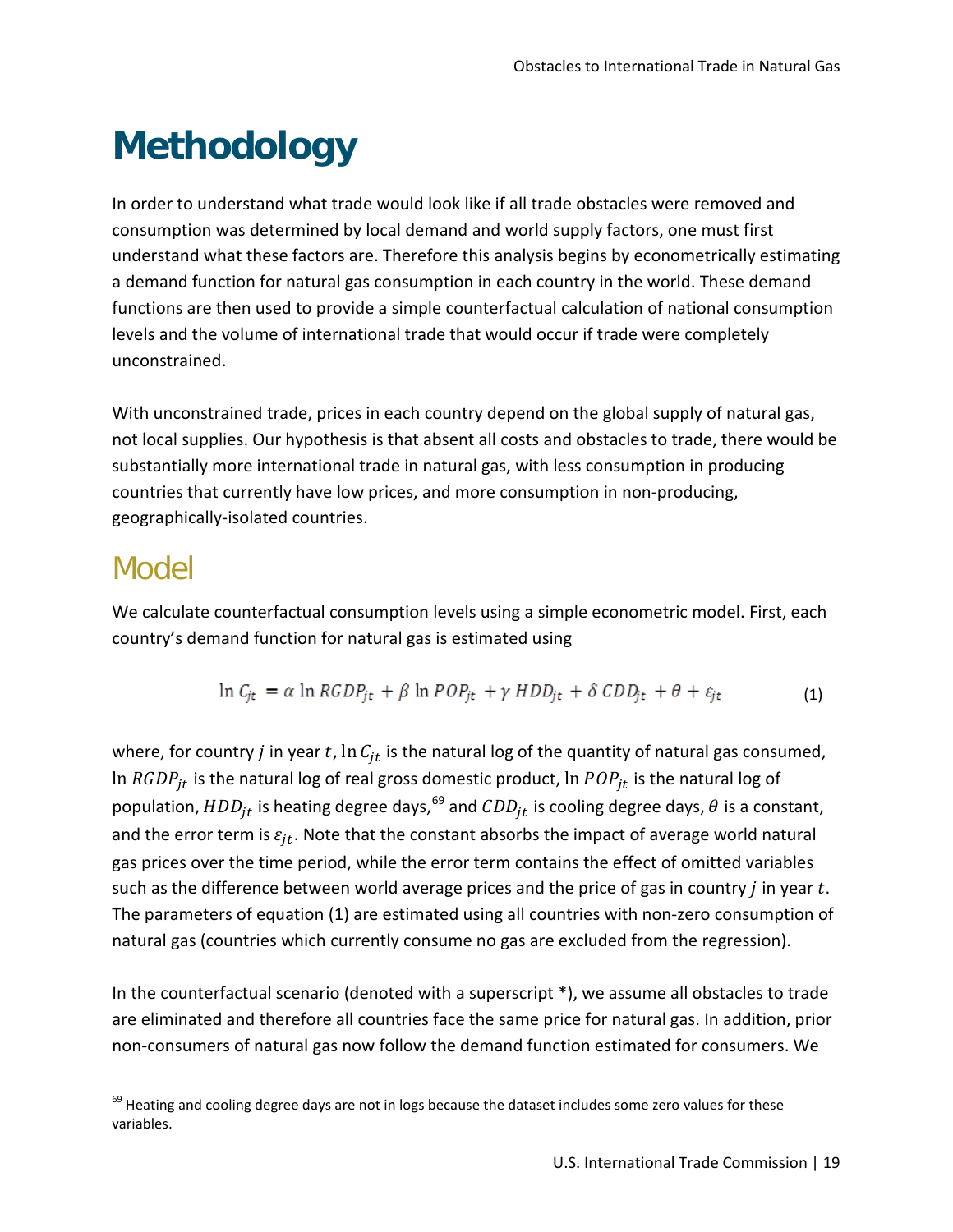also assume that there is no change in production in any of the countries in the counterfactual, so that where  $Y_{it}$  is natural gas production in country *j* in year  $t$ .

$$
Y_{jt}^* = Y_{jt} \tag{2}
$$

More formally, natural gas consumption in the counterfactual scenario is calculated by taking equation (1), and modifying it in two ways. First, we set  $\varepsilon_{it} = 0$ , which means that no country's prices differ from the world prices. We then set world prices equal to the value that equates world gas supply and demand. This means that we set the value of the constant to  $\theta^*$  so that

$$
\sum_{k} C_{jt}^* = \sum_{k} Y_{jt}^* \tag{3}
$$

where  $\mathcal{C}_{jt}^*$  is consumption in country  $j$  in year  $t$  in the counterfactual scenario and  $\mathfrak{\Sigma}_j$  is the sum over all countries indexed by  $i$ . This implies that

$$
\ln C_{jt}^* = \alpha \ln RGDP_{jt} + \beta \ln POP_{jt} + \gamma HDD_{jt} + \delta CDD_{jt} + \theta^* \tag{4}
$$

As a result of (1) and (4),  $C_{jt}^*$  and  $\hat{C}_{jt}$  differ by a constant proportion and thus by (3),

$$
\frac{C_{jt}^*}{\sum_k C_{kt}^*} = \frac{C_{jt}}{\sum_k \widehat{C_{kt}}} \tag{5}
$$

By substituting equation (4) into (5) and rearranging, we can calculate counterfactual consumption as a function of estimated or observed parameters,

$$
C_{jt}^* = \frac{(RGDP_{jt})^{\alpha} (POP_{jt})^{\beta} exp(\gamma HDD_{jt} + \delta CDD_{jt})}{\sum_j (RGDP_{jt})^{\alpha} (POP_{jt})^{\beta} exp(\gamma HDD_{jt} + \delta CDD_{jt})} \sum_j C_{jt}^*.
$$
\n(6)

Finally, the counterfactual consumption levels from equation (6) are used to calculate counterfactual net exports as

$$
NX_{jt}^* = Y_{jt}^* - C_{jt}^*
$$
\n<sup>(7)</sup>

#### Data Sources and Summary Statistics

Data on the production and consumption of natural gas in billions of cubic feet (bcf) are taken from the International Energy Statistics of the U.S. Energy Information Administration (EIA). The EIA data cover the 13 years from 2000 to 2012. Data on each country's heating and cooling degree days are taken from the Global Degree Days Database of the King Abdullah Petroleum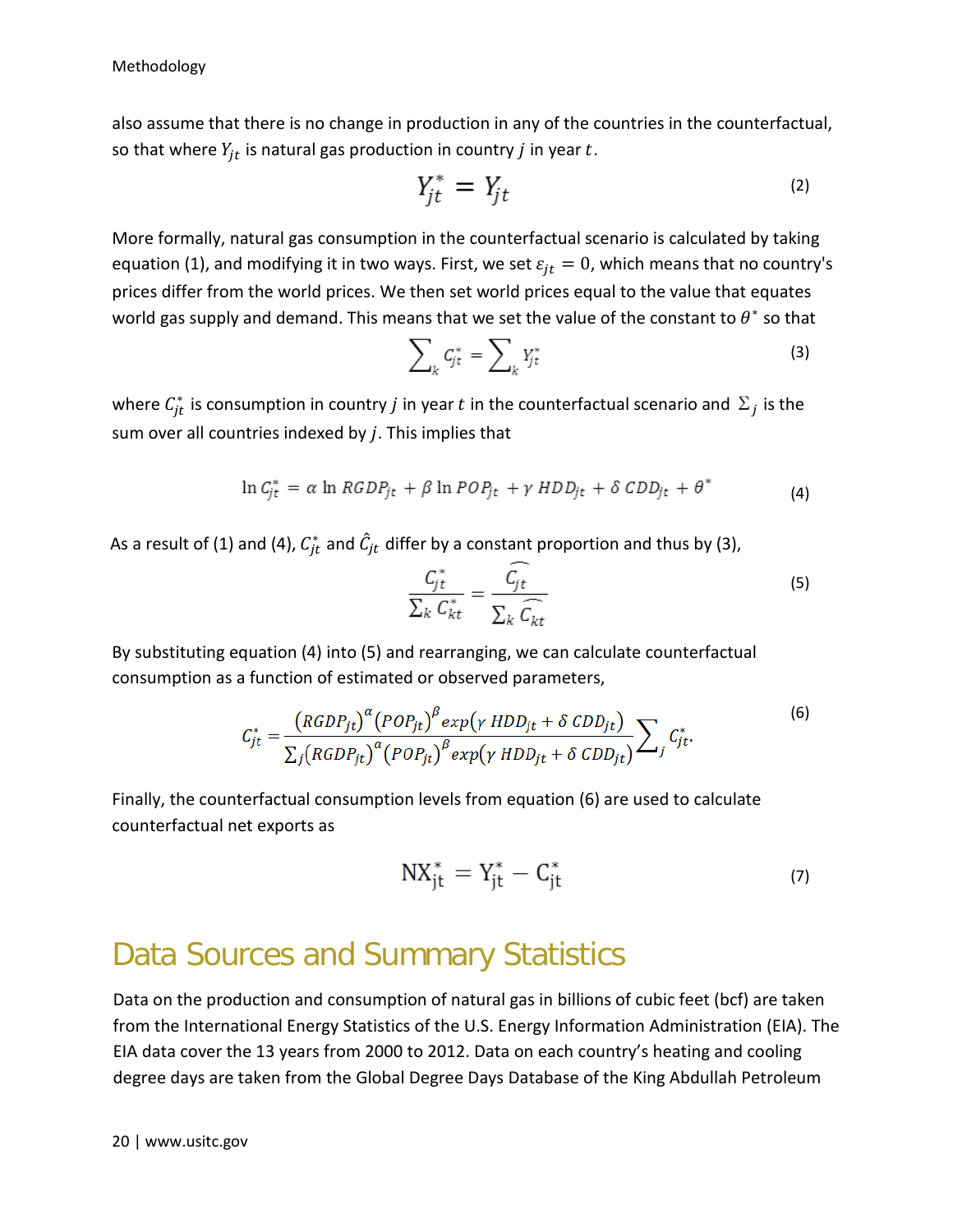Studies and Resource Center, specifically items "ESI.hdd.14.9C" and "ESI.cdd.14.9C". Country gross domestic product and nominal GDP per capita (used to calculate population) are taken from the International Monetary Fund's World Economic Outlook Database. Nominal GDP for all countries is deflated to real GDP using the U.S. GDP Deflator in the *Economic Report of the President*. [70](#page-20-1) [Table 1](#page-20-0) lists summary statistics for these data sets. Appendix Table A.1 lists the 144 countries in the model.

| Variable                      | Mean    | <b>Standard Deviation</b> | <b>Minimum</b> | <b>Maximum</b> |
|-------------------------------|---------|---------------------------|----------------|----------------|
| Natural gas consumption (bcf) | 826     | 2,623                     | 0.00           | 25,533         |
| Log real GDP in billion USD   | 4.27    | 2.01                      | $-0.09$        | 9.69           |
| Log population in billions    | $-4.33$ | 1.42                      | $-7.82$        | 0.30           |
| Thousand heating degree days  | 6.22    | 7.28                      | 0.00           | 31.32          |
| Thousand cooling degree days  | 7.29    | 5.20                      | 0.07           | 17.56          |

#### <span id="page-20-0"></span>**Table 1:** Data summary statistics

### Omitted Price Variable

One notable variable that is missing from equation (1) is the price of natural gas. The effect of price is instead in the error term,  $\varepsilon_{it}$ . This assumption is made because price data are not publically available for most countries. While there is a literature that uses detailed price data from developed countries to conduct time series analysis on the determinants of natural gas prices<sup>[71](#page-20-2)</sup> or the relationship between prices at different natural gas trading hubs,  $72$  such prices are only relevant for a small section of the international gas market. In 2014, only 42 percent of internationally traded gas was priced based on benchmark prices at trading hubs, while 51 percent were priced using oil-indexed prices in non-public contracts, and the remaining 7 percent reflect agreements between bilateral monopolists.<sup>[73](#page-20-4)</sup> In addition to these problems with internationally traded gas, price data is even scarcer for domestically consumed gas, which is especially problematic because worldwide, 74 percent of gas is consumed in the country in which it was produced.<sup>[74](#page-20-5)</sup> In short, outside of a few established natural gas hubs in developed countries, price data is not publically available.

As a result, for our analysis of world natural gas trade, this paper utilizes a methodology that does not require country-specific price data. This is done by identifying the non-price

<span id="page-20-1"></span><sup>70</sup> Statistical Tables in Appendix B, available on-line at  $https://www.whitehouse.gov/administration/eop/cea/economic-report-of-the-President/2015.$ 

l

<span id="page-20-2"></span> $\frac{1}{71}$  $\frac{1}{71}$  $\frac{1}{71}$  Nick and Thoenes, "What Drives Natural Gas Prices? — A Structural VAR Approach"; Brown and Yücel, "What Drives Natural Gas Prices?"

<span id="page-20-3"></span> $^{72}$  Siliverstovs et al., "International Market Integration for Natural Gas? A Cointegration Analysis of Prices in Europe, North America and Japan"; Neumann, "Linking Natural Gas Markets - Is LNG Doing Its Job?"; Li, Joyeux, and Ripple, "International Natural Gas Market Integration"; Geng, Ji, and Fan, "A Dynamic Analysis on Global Natural Gas Trade Network."

<span id="page-20-5"></span><span id="page-20-4"></span><sup>73</sup> International Gas Union, *Wholesale Gas Price Survey - 2015*, 16. <sup>74</sup> Ibid., 14–15.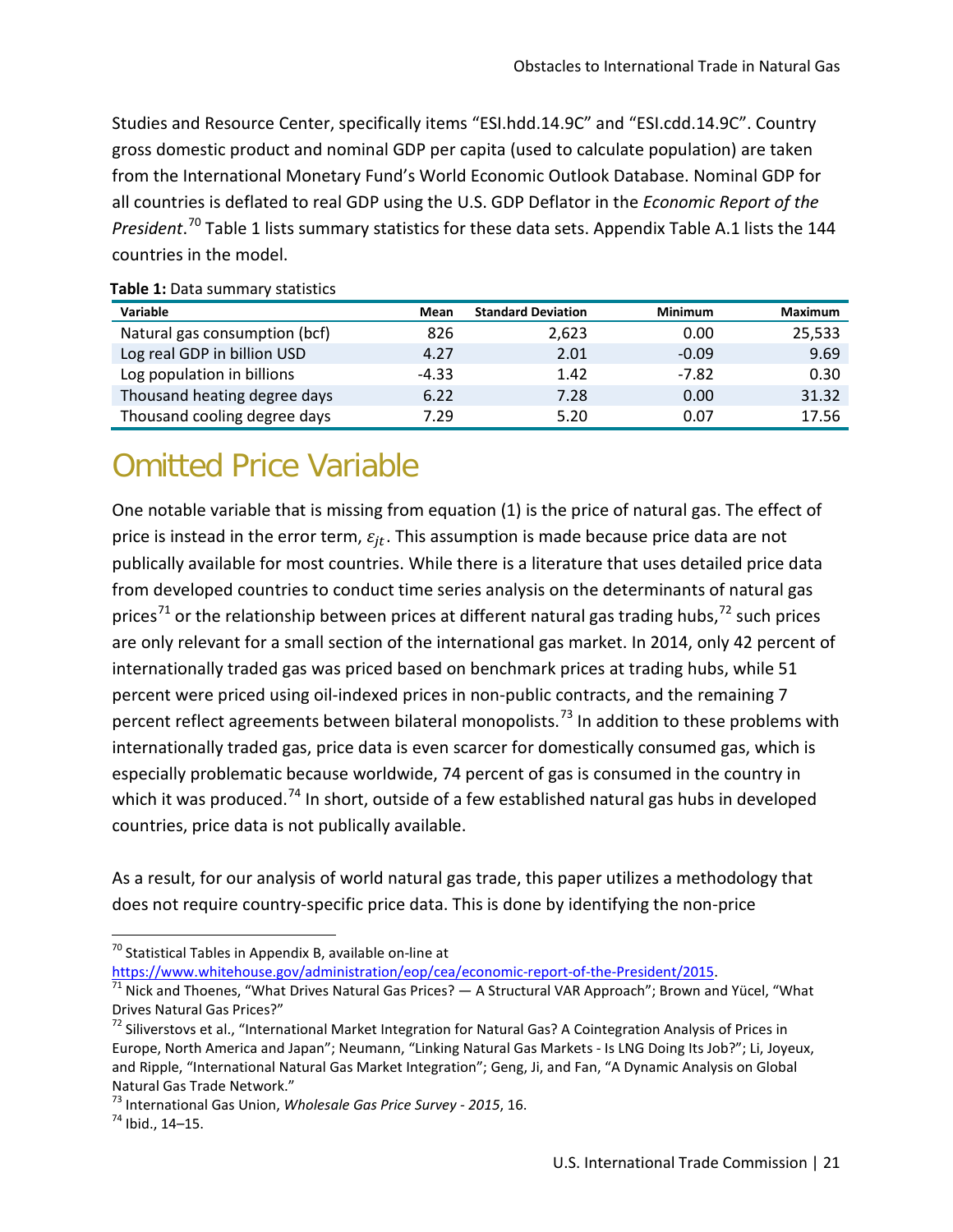determinants of natural gas demand and assuming that once they are controlled for, any differences in gas consumption across countries or time periods is due to differences in gas prices (including any transport or trade costs). This assumption allows us to estimate the effect of price equalization on trade without explicit price data.

However, note that the econometric estimates are potentially biased if omitted factors (such as price) are correlated with the demand factors that are included in equation (1), since the effect of the omitted variable would be combined with the effect of the included factors. This would occur under the plausible scenario where natural gas transportation infrastructure is endogenous: infrastructure is more likely to be built to transport gas to a country that has high demand for gas. Unfortunately, the aforementioned data constraints mean that we are not able to eliminate this potential source of bias.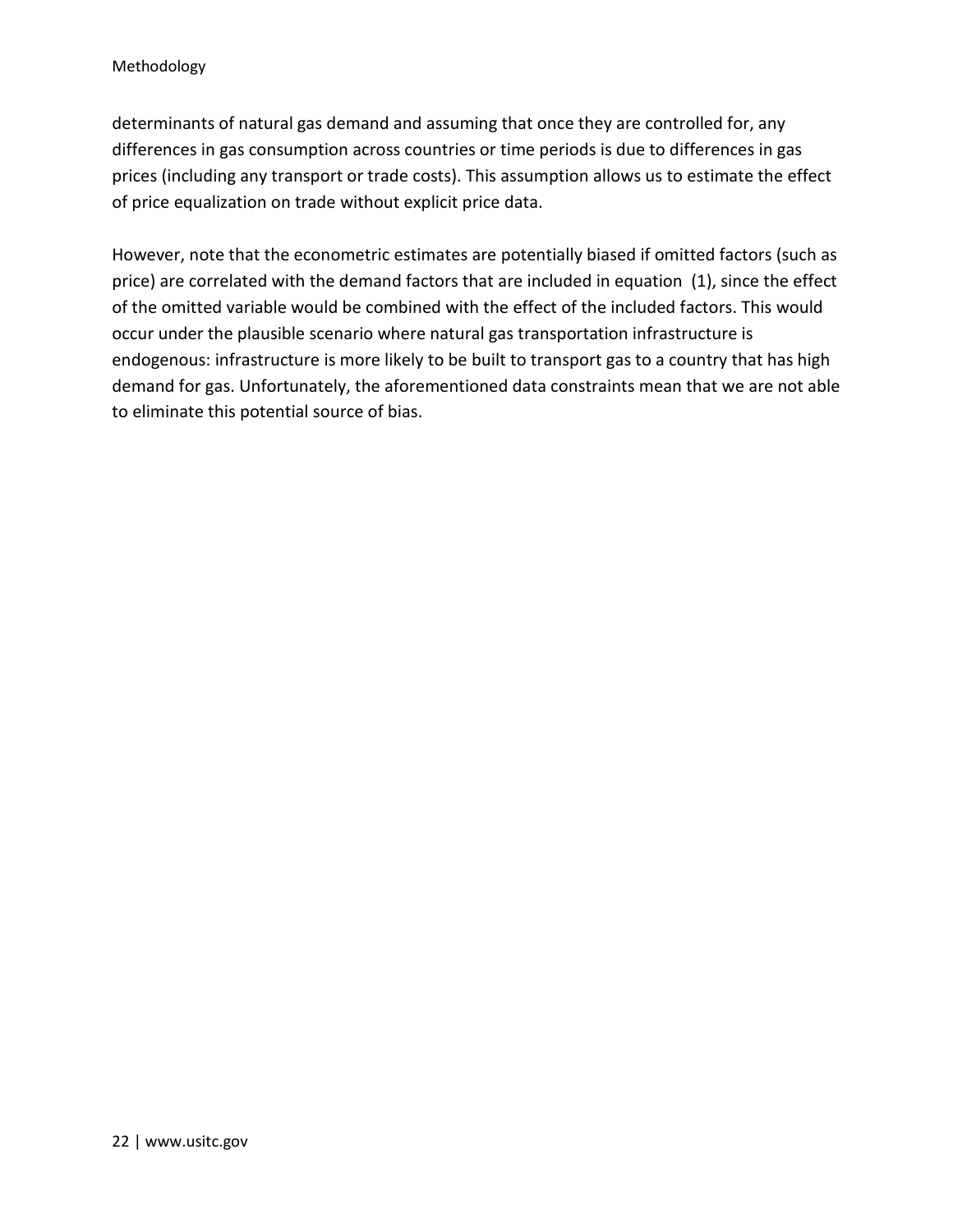# <span id="page-22-0"></span>**Results**

### Econometric Estimates

Table 2 reports OLS estimates of the regression coefficients in equation (1), as well as their robust standard errors. All of the estimated coefficients are as economic theory predicts: gas use increases with GDP, population, and heating and cooling demands. Results are statistically significant at the 1 percent level.

| <b>Explanatory Variables</b>       | <b>Point Estimate</b> | <b>Robust Standard Error</b> |  |  |
|------------------------------------|-----------------------|------------------------------|--|--|
| Log of real GDP                    | 0.739                 | 0.033                        |  |  |
| Log of population                  | 0.145                 | 0.040                        |  |  |
| Heating degree days (in thousands) | 0.089                 | 0.010                        |  |  |
| Cooling degree days (in thousands) | 0.087                 | 0.015                        |  |  |
| Constant                           | 1.225                 | 0.387                        |  |  |

<span id="page-22-1"></span>**Table 2:** Econometric estimates, dependent variable: log of natural gas consumption

Note: Number of observations: 1.284.  $R^2$  = 0.5159.

 $\overline{\phantom{a}}$ 

### Changes in Consumption

The changes in the volume of national consumption, from actual  $\mathcal{C}_{jt}$  to counterfactual  $\mathcal{C}_{jt}^*$  , range across the countries from a decrease of 8,249 bcf (billion cubic feet) to an increase of 10,465 bcf (see Appendix Table A.1 for full results). In countries with prices currently below the counterfactual single global price, there is a reduction in consumption. These are generally countries with relatively high production and current consumption levels. Appendix Table A.1 reports the average change in consumption levels within four types of countries based on their actual production and consumption in 2012.<sup>[75](#page-22-2)</sup> These types are: (1) countries with no consumption, (2) countries that consume natural gas but are not producers, (3) countries that produce natural gas but are net importers, (4) and countries that produce natural gas and are also net exporters.

<span id="page-22-2"></span> $75$  Given our assumption in equation (4) that global supply is fixed, the average (consumption weighted) percentage change in consumption of all countries and also the global sum of the changes in consumption are both equal to zero.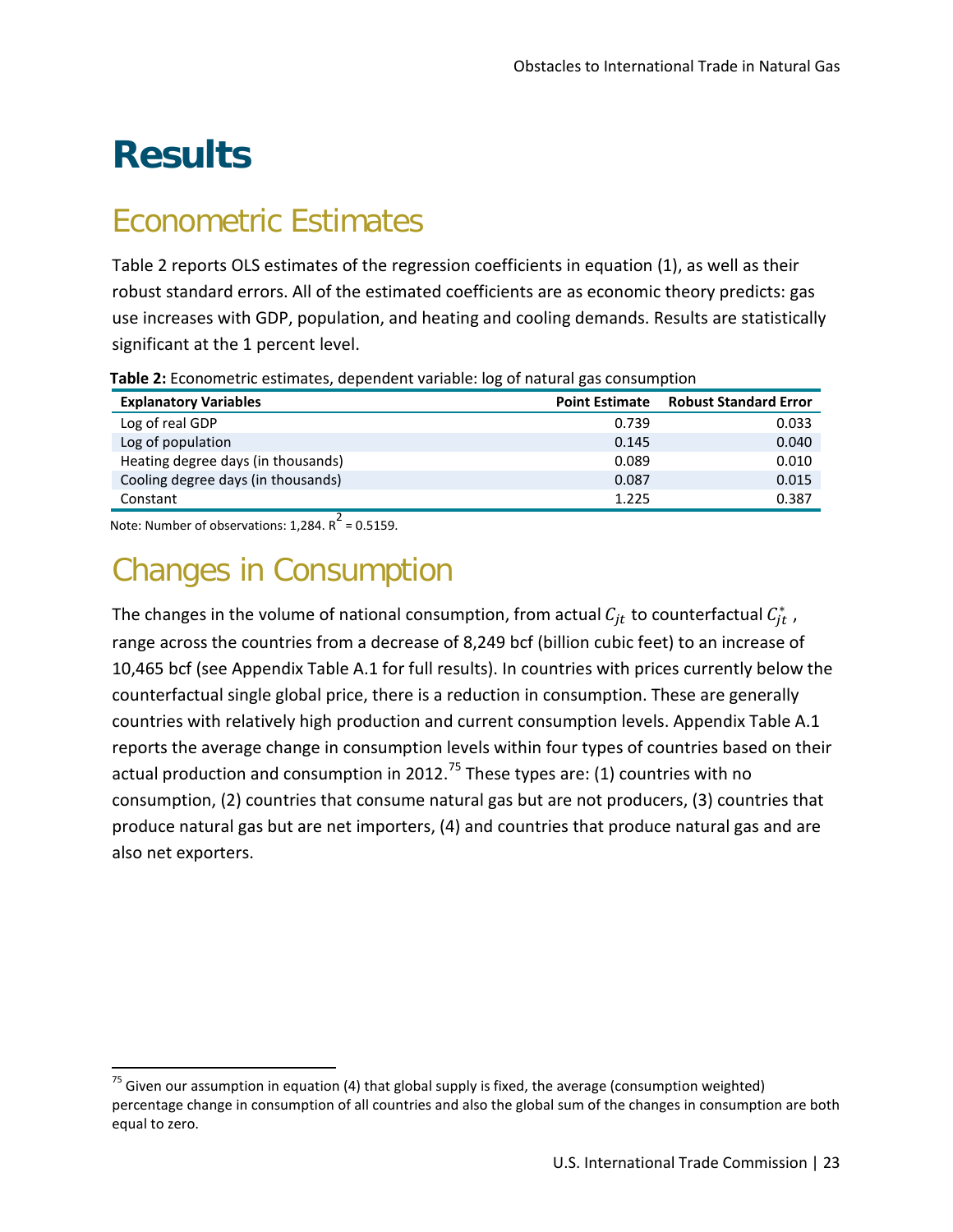|                               |         | Consumption (as percent of world consumption) |                   |  |  |
|-------------------------------|---------|-----------------------------------------------|-------------------|--|--|
| <b>Country Type</b>           | Actual  | <b>Unconstrained Trade</b>                    | <b>Difference</b> |  |  |
| No consumption                | 0.0     | 2.0                                           | 2.0               |  |  |
| Consumers only                | $1.6\,$ | 4.2                                           | 2.7               |  |  |
| Producers (but net importers) | 64.4    | 72.2                                          | 7.9               |  |  |
| Net exporters                 | 34.1    | 21.6                                          | -125              |  |  |

#### <span id="page-23-0"></span>**Table 3:** Natural gas consumption by country type

Note: Percentages do not add up to 100% due to rounding.

The main increase in consumption is not in the (typically small) economies that currently have no consumption of natural gas; it is in large economies that are producing natural gas but are currently net importers. Gas consumption in "no consumption" countries increased to only 2 percent of world consumption. However, countries that are producers but net importers increased their share of world gas consumption from 64.4 percent to 72.2 percent. In contrast, the main decrease in consumption is in countries that are currently producing natural gas and are also net exporters. Their share of world consumption falls from 34.1 percent to 21.6 percent. The specific countries with the largest decreases in consumption are the United States (-8,250 bcf), Russia (-7,872 bcf), and Iran (-4,600 bcf). The specific countries with the largest increases in consumption are China (+10,466 bcf), Japan (+2,190 bcf), and Germany (+2,170 bcf).

### Changes in Imports and Exports

Since production is fixed in our counterfactual calculations, the countries with the largest increases in net exports are the same as the countries with the largest decreases in consumption (the United States, Russia, and Iran), and likewise the countries with the largest decreases in net exports are the same as the countries with the largest increases in consumption (China, Japan, and Germany).<sup>[76](#page-23-1)</sup> Several countries shift from net importer of natural gas to net exporter, including Argentina, Kuwait, Mexico, Thailand, Ukraine, the United Arab Emirates, the United States, and Venezuela. Other countries shift from net exporter to net importer (including Colombia, Denmark, and Kazakhstan). Finally, this analysis calculates the sum of the net exports of the countries that are net exporters as a measure of the total volume of world trade in natural gas.<sup>[77](#page-23-2)</sup> This total volume approximately doubles, from 24 percent of world consumption for the 2012 actual data to 50 percent for the counterfactual.

l

<span id="page-23-1"></span> $76$  In the counterfactual calculation, the level of production is held fixed, so the change in net exports is by definition equal to minus one times the change in consumption levels.

<span id="page-23-2"></span> $77$  This is equivalent to the sum of the net imports of the countries that are net importers.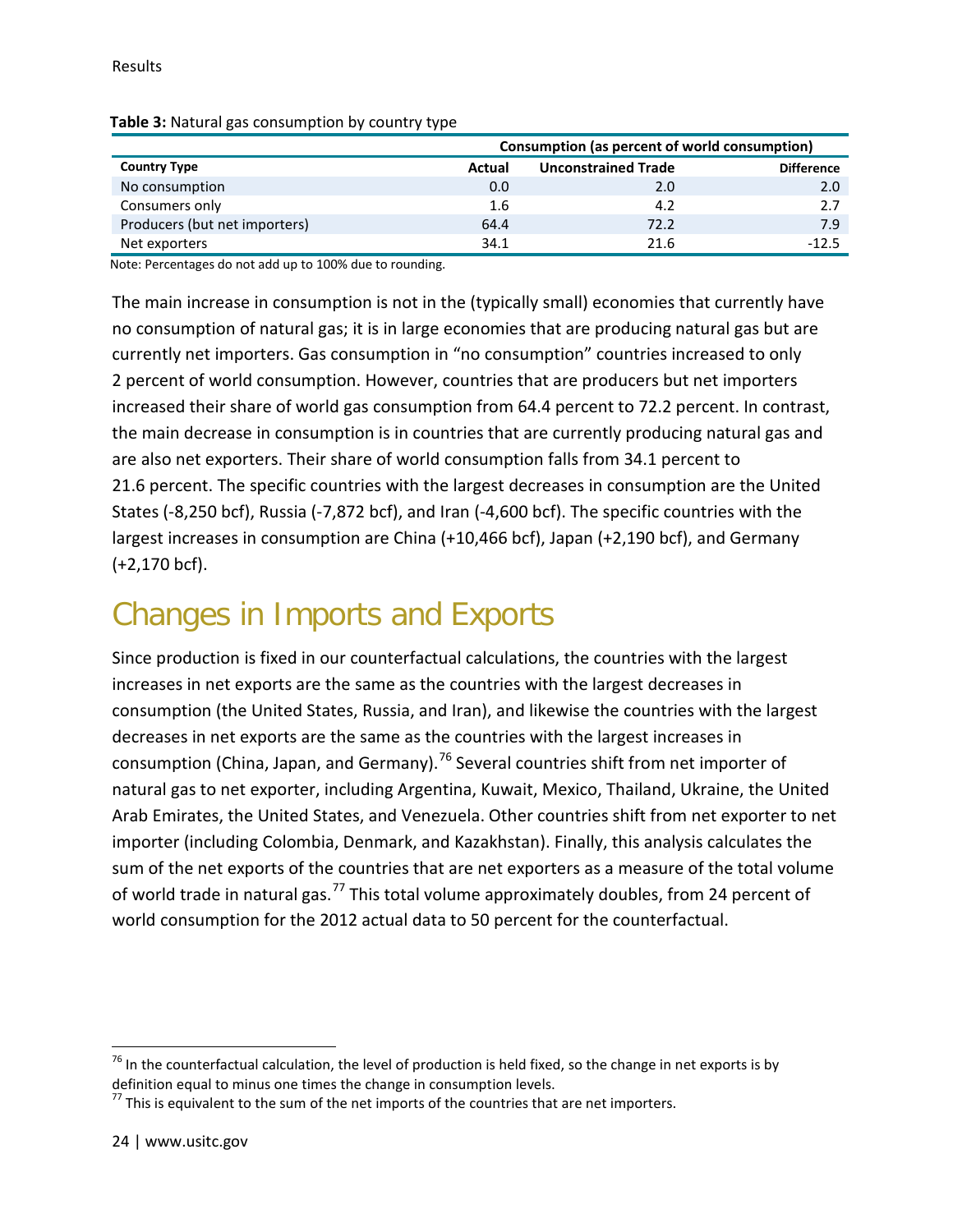# <span id="page-24-0"></span>**Conclusion**

This paper has examined the impact of obstacles to international gas trade by estimating how trade would change if all such obstacles were eliminated. It estimates that the volume of international trade in natural gas would slightly more than double. Current natural gas exporters and major producers (for example, the United States, Russia, and Iran) would greatly reduce their consumption. Consumption would increase slightly in countries with no current natural gas consumption, but the bulk of the new consumption would occur in large economies that currently have to import most of their natural gas (for example, China, Japan, and Germany).

However, our model has simplified the factors that drive international trade, and there are many ways it could be improved upon in future work. For example, by incorporating price data into the analysis, trade costs could be directly quantified. Furthermore, an explicit model of natural gas supply would allow us to examine the effect of price changes on global production levels, instead of assuming constant production levels in the counterfactual calculations.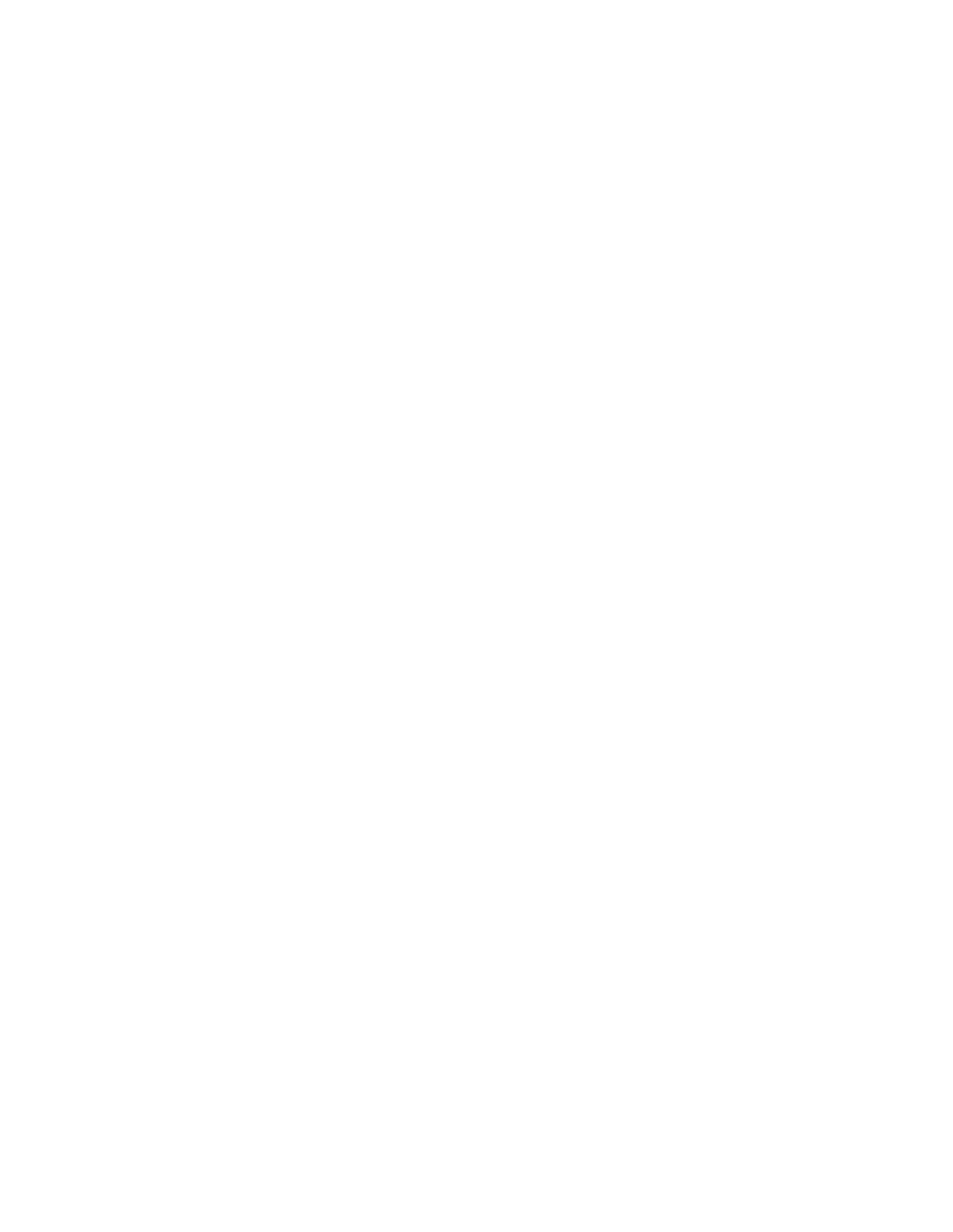# <span id="page-26-0"></span>**Bibliography**

- Barbe, Andre. *Emerging International Trade Issues for Fossil Fuels*. Washington, DC, 2015. http://www.usitc.gov/publications/332/id 041 working paper fossil fuels compliant. pdf
- BP. *BP Statistical Review of World Energy 2007*, 2007. http://www.bp.com/productlanding.do?categoryId=6848&contentId=7033471
- ———. *BP Statistical Review of World Energy 2015*, 2015
- Brown, S. P. A., and M. K. Yücel. "What Drives Natural Gas Prices?" *Energy Journal* 29, no. 2 (2008): 45
- Dorigoni, Susanna, Clara Graziano, and Federico Pontoni. "Can LNG Increase Competitiveness in the Natural Gas Market?" *Energy Policy* 38, no. 12 (2010): 7653–64. doi:10.1016/j.enpol.2010.08.004
- Energy Information Administration. *Annual Energy Outlook 2015*, 2015. doi:DOE/EIA-0383(2013)
- ———. "Dry Natural Gas Production." *International Energy Statistics*. Accessed July 27, 2015. http://www.eia.gov/cfapps/ipdbproject/IEDIndex3.cfm?tid=3&pid=26&aid=1
- ———. "International Energy Statistics." Accessed July 23, 2015. http://www.eia.gov/cfapps/ipdbproject/IEDIndex3.cfm
- Eurostat. "Natural Gas Market Indicators," July 10, 2013. http://ec.europa.eu/eurostat/statistics explained/index.php/Natural gas market indicators
- Geng, Jiang-Bo, Qiang Ji, and Ying Fan. "A Dynamic Analysis on Global Natural Gas Trade Network." *Applied Energy* 132 (2014): 23–33. doi:10.1016/j.apenergy.2014.06.064
- Hartley, Peter. *The Future of Long-Term LNG Contracts*, 2013. http://belfercenter.hks.harvard.edu/files/CES-pub-GeoGasLNG-103113-3.pdf
- Helman, Christopher. "How Cheniere Energy Got First In Line To Export America's Natural Gas." *Forbes*, May 6, 2013. http://www.forbes.com/sites/christopherhelman/2013/04/17/first-mover-howcheniere-energy-is-leading-americas-lng-revolution/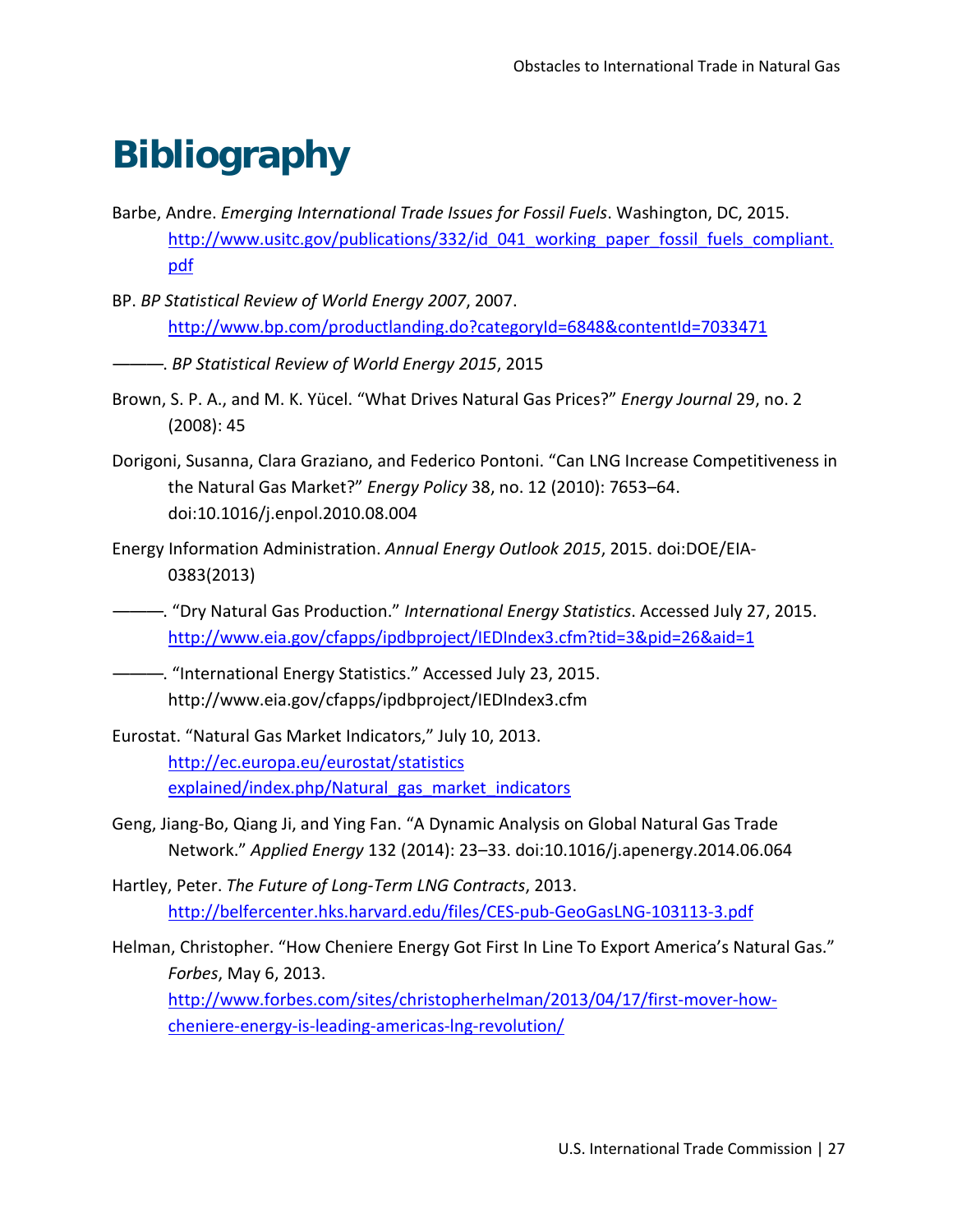- International Energy Agency. "Developing a Natural Gas Trading Hub in Asia: Obstacles and Opportunities," 2013, 1–83. http://www.iea.org/media/freepublications/AsianGasHub\_WEB.pdf
- ———. *Energy Policies of IEA Countries: The Republic of Korea 2012*. Paris, France, 2012. doi:10.1787/9789264171497-en
- ———. *Energy Prices and Taxes: Quarterly Statistics: First Quarter 2015*, 2015
- ———. *Natural Gas Information 2015*. Paris, France, 2015. doi:http://dx.doi.org/10.1787/nat\_gas-2015-en
- ———. "World Energy Investment Outlook," 2014
- ———. "World Energy Outlook 2014," 2014. doi:http://dx.doi.org/10.1787/weo-2014-en
- International Gas Union. *Wholesale Gas Price Survey 2015*, 2015. http://www.igu.org/sites/default/files/node-page-field\_file/IGU Whole Sale Gas Price Survey Report 2015 Edition.pdf
- ———. *World LNG Report 2015 Edition*, 2015
- Krishna, Kala M. "The Hold-up Problem." Accessed September 23, 2015. http://grizzly.la.psu.edu/~kkrishna/holdup.pdf
- Leidos. *Global Natural Gas Markets Overview : A Report Prepared by Leidos , Inc ., Under*  Contract to EIA, 2014. http://www.eia.gov/workingpapers/pdf/global\_gas.pdf
- Li, Raymond, Roselyne Joyeux, and Ronald D. Ripple. "International Natural Gas Market Integration." *Energy Journal* 35, no. 4 (2014): 159–80
- Medlock, Kenneth B, Amy Myers Jaffe, and Peter R Hartley. *Shale Gas and US National Security*, 2011. http://bakerinstitute.org/research/shale-gas-and-us-national-security/
- Medlock, Kenneth B. *U.S. LNG Exports: Truth and Consequence*, 2012. http://bakerinstitute.org/files/842/
- Neumann, Anne. "Linking Natural Gas Markets Is LNG Doing Its Job?" *Energy Journal* 30, no. SPECIAL ISSUE 1 (2009): 187–200. doi:10.5547/ISSN0195-6574-EJ-Vol30-NoSI-12
- Nick, Sebastian, and Stefan Thoenes. "What Drives Natural Gas Prices? A Structural VAR Approach." *Energy Economics* 45 (September 2014): 517–27. doi:10.1016/j.eneco.2014.08.010
- Ritz, Robert A. "Price Discrimination and Limits to Arbitrage: An Analysis of Global LNG Markets." *Energy Economics* 45 (September 2014): 324–32. doi:10.1016/j.eneco.2014.07.013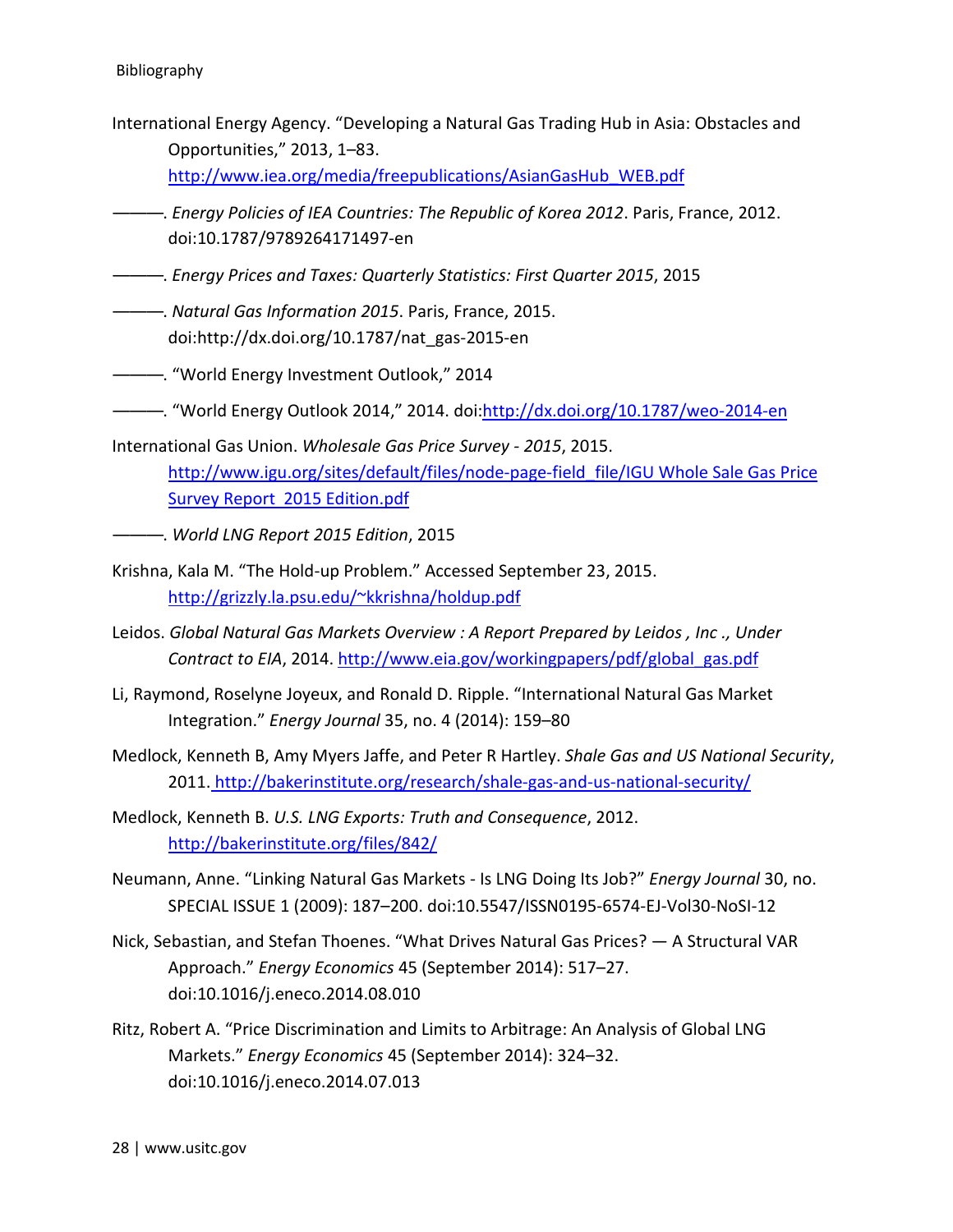- Rogers, Howard V. *The Impact of a Globalising Market on Future European Gas Supply and Pricing: The Importance of Asian Demand and North American Supply*, 2012. http://www.oxfordenergy.org/wpcms/wp-content/uploads/2012/01/NG\_59.pdf
- Siliverstovs, Boriss, Guillaume L'Hégaret, Anne Neumann, and Christian von Hirschhausen. "International Market Integration for Natural Gas? A Cointegration Analysis of Prices in Europe, North America and Japan." *Energy Economics* 27, no. 4 (2005): 603–15. doi:10.1016/j.eneco.2005.03.002
- Stern, Jonathan, and Howard Rogers. *The Transition to Hub-Based Gas Pricing in Continental Europe*. *October*, 2011. http://www.oxfordenergy.org/2011/03/the-transition-to-hubbased-gas-pricing-in-continental-europe/
- Tang, Tingting. "China's Natural Gas Imports and Prospects," 2014. http://dukespace.lib.duke.edu/dspace/bitstream/handle/10161/8459/MP\_Final\_Tang.p df?sequence=1
- Von Hirschhausen, Christian, and Anne Neumann. "Long-Term Contracts and Asset Specificity Revisited: An Empirical Analysis of Producer-Importer Relations in the Natural Gas Industry." *Review of Industrial Organization* 32, no. 2 (2008): 131–43. doi:10.1007/s11151-008-9165-0
- Zhuravleva, Polina. *The Nature of LNG Arbitrage: An Analysis of the Main Barriers to the Growth of the Global LNG Arbitrage Market*, 2009. http://www.oxfordenergy.org/2009/06/nature-of-lng-arbitrage-and-an-analysis-of-themain-barriers-for-the-growth-of-global-lng-arbitrage-market/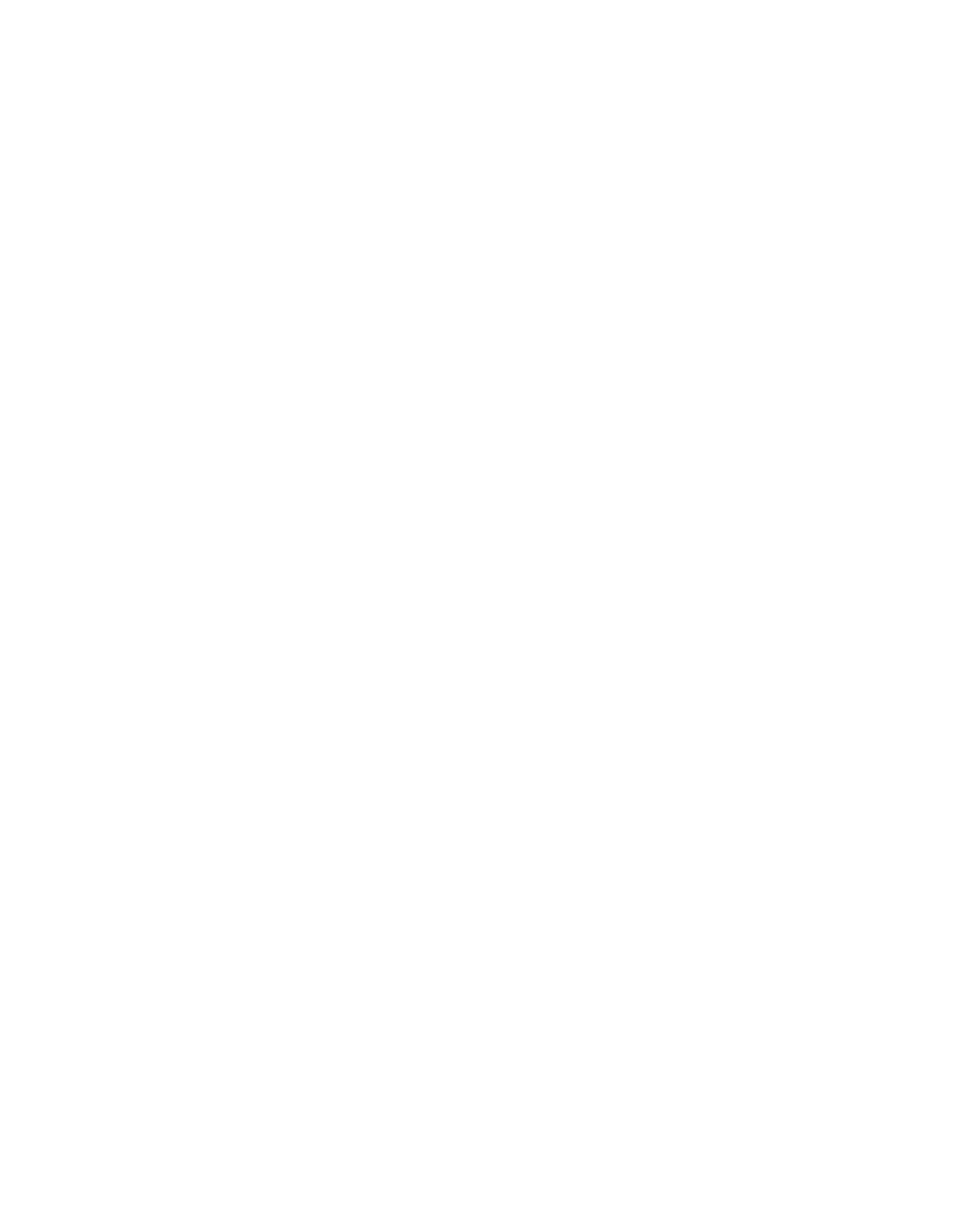# <span id="page-30-0"></span>Appendix A **Tables**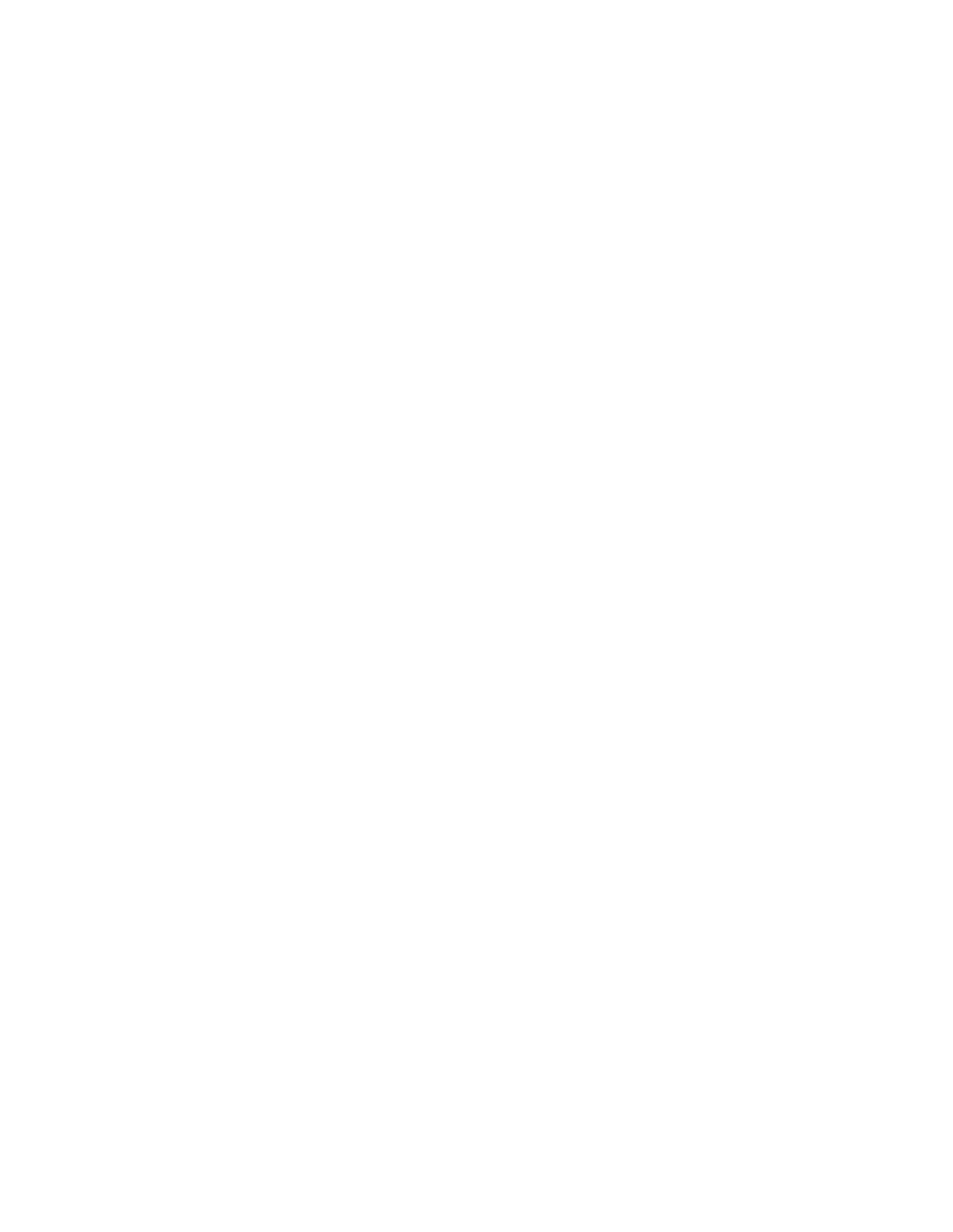| Country                  | <b>Type</b>    | Actual<br>Consumption | Actual<br>Production | <b>Actual Net</b><br><b>Exports</b> | Change in<br>Consumption |
|--------------------------|----------------|-----------------------|----------------------|-------------------------------------|--------------------------|
| Albania                  | No consumption | 0                     | 0                    | 0                                   | 35                       |
| Algeria                  | Net Exporter   | 1323                  | 3053                 | 1730                                | $-942$                   |
| Angola                   | Producer       | 27                    | 27                   | 0                                   | 181                      |
| Argentina                | Producer       | 1641                  | 1329                 | $-312$                              | $-825$                   |
| Armenia                  | Consumer only  | 87                    | $\mathbf 0$          | $-87$                               | $-32$                    |
| Australia                | Net Exporter   | 1258                  | 1977                 | 720                                 | $-101$                   |
| Austria                  | Producer       | 319                   | 67                   | $-252$                              | 739                      |
| Azerbaijan               | Net Exporter   | 379                   | 607                  | 227                                 | $-168$                   |
| Bahrain                  | Producer       | 481                   | 481                  | 0                                   | $-418$                   |
| Bangladesh               | Producer       | 772                   | 772                  | 0                                   | $-260$                   |
| <b>Belarus</b>           | Producer       | 739                   | 8                    | $-731$                              | $-450$                   |
| Belgium                  | Consumer only  | 631                   | $\mathbf 0$          | $-631$                              | 23                       |
| <b>Benin</b>             | No consumption | 0                     | $\mathbf 0$          | 0                                   | 38                       |
| <b>Bolivia</b>           | Net Exporter   | 131                   | 644                  | 513                                 | $-62$                    |
| Bosnia and Herzegovina   | Consumer only  | 8                     | 0                    | -8                                  | 45                       |
| <b>Botswana</b>          | No consumption | $\mathbf 0$           | $\overline{0}$       | $\mathbf 0$                         | 31                       |
| <b>Brazil</b>            | Producer       | 1071                  | 598                  | $-473$                              | 1797                     |
| Brunei Darussalam        | Net Exporter   | 107                   | 426                  | 319                                 | $-59$                    |
| <b>Bulgaria</b>          | Producer       | 108                   | 3                    | $-106$                              | 43                       |
| <b>Burkina Faso</b>      | No consumption | $\mathbf 0$           | $\mathbf 0$          | $\mathbf 0$                         | 49                       |
| <b>Burundi</b>           | No consumption | 0                     | 0                    | 0                                   | $\overline{7}$           |
| Cambodia                 | No consumption | $\mathbf 0$           | $\mathbf 0$          | $\boldsymbol{0}$                    | 73                       |
| Cameroon                 | Producer       | 6                     | 6                    | 0                                   | 73                       |
| Canada                   | Net Exporter   | 3057                  | 5070                 | 2012                                | 1464                     |
| Central African Republic | No consumption | 0                     | 0                    | 0                                   | 11                       |
| Chad                     | No consumption | $\mathbf 0$           | $\mathbf 0$          | 0                                   | 46                       |
| Chile                    | Producer       | 181                   | 44                   | $-137$                              | 432                      |
| China                    | Producer       | 5074                  | 3666                 | $-1408$                             | 10466                    |
| Colombia                 | Net Exporter   | 332                   | 421                  | 90                                  | 144                      |
| Costa Rica               | No consumption | $\mathbf 0$           | $\overline{0}$       | $\mathbf 0$                         | 149                      |
| Cote d'Ivoire            | Producer       | 57                    | 57                   | 0                                   | 59                       |
| Croatia                  | Producer       | 115                   | 68                   | $-47$                               | 25                       |
| Czech Republic           | Producer       | 296                   | 9                    | $-287$                              | 267                      |
| Denmark                  | Net Exporter   | 137                   | 205                  | 67                                  | 298                      |
| Dominican Republic       | Consumer only  | 45                    | 0                    | $-45$                               | 150                      |
| Ecuador                  | Producer       | 18                    | 18                   | $\boldsymbol{0}$                    | 99                       |
| Egypt                    | Net Exporter   | 1882                  | 2141                 | 259                                 | $-1422$                  |
| El Salvador              | No consumption | $\mathbf 0$           | $\mathbf 0$          | $\mathbf 0$                         | 60                       |
| <b>Equatorial Guinea</b> | Net Exporter   | 76                    | 243                  | 167                                 | $-38$                    |
| Eritrea                  | No consumption | $\boldsymbol{0}$      | $\boldsymbol{0}$     | $\pmb{0}$                           | 15                       |

**Appendix A.1**: Consumption, Production, and Net Exports of Natural Gas in 2012, in Billions of Cubic Feet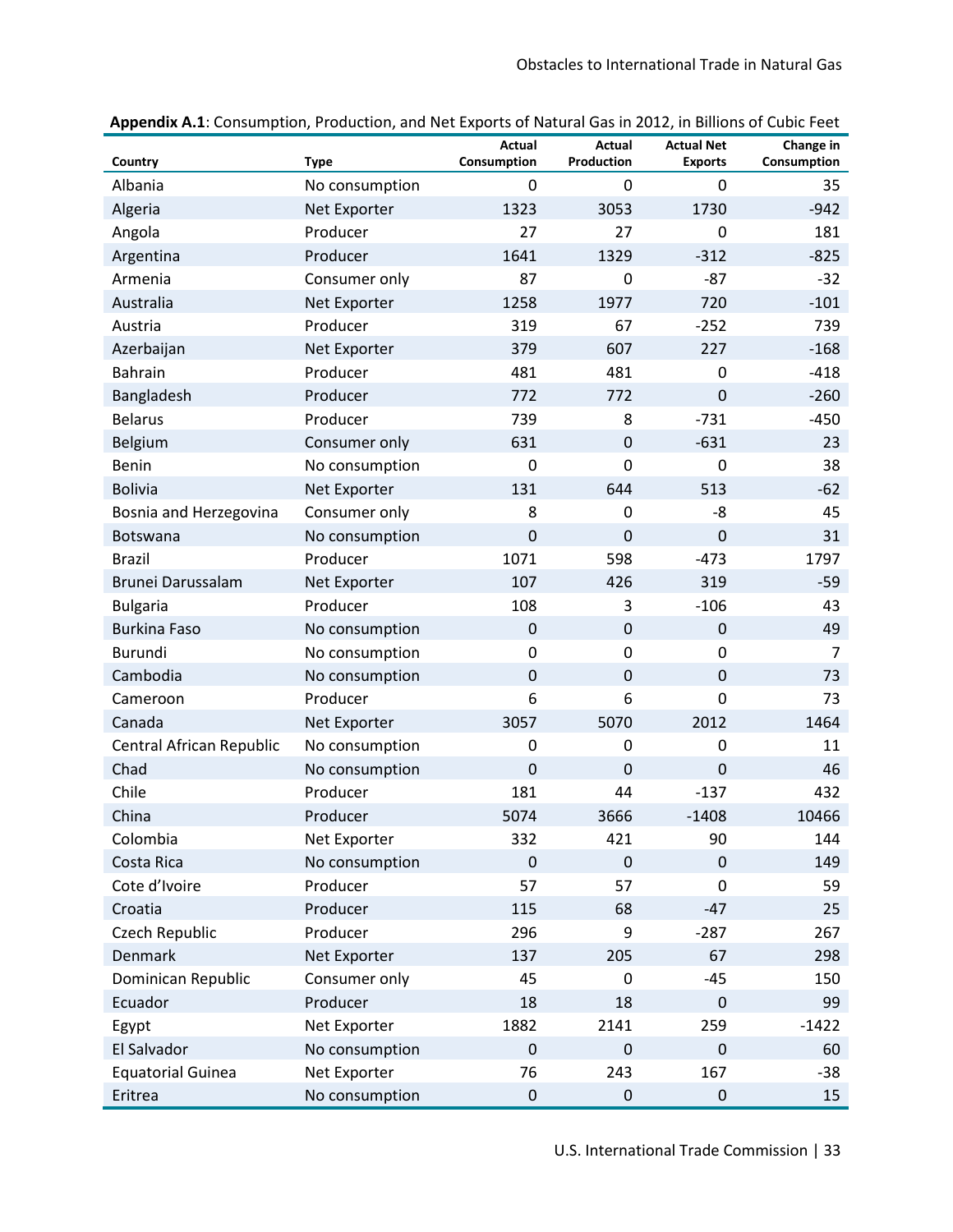#### Appendix A

| Country         | <b>Type</b>    | Actual<br>Consumption | <b>Actual</b><br><b>Production</b> | <b>Actual Net</b><br><b>Exports</b> | Change in<br>Consumption |
|-----------------|----------------|-----------------------|------------------------------------|-------------------------------------|--------------------------|
| Estonia         | Consumer only  | 24                    | 0                                  | $-24$                               | 81                       |
| Ethiopia        | No consumption | $\mathbf 0$           | $\mathbf 0$                        | $\mathbf 0$                         | 90                       |
| Finland         | Consumer only  | 130                   | $\mathbf 0$                        | $-130$                              | 821                      |
| France          | Producer       | 1523                  | 19                                 | $-1504$                             | 1687                     |
| Gabon           | Producer       | 3                     | 3                                  | 0                                   | 48                       |
| Georgia         | Producer       | 63                    | $\mathbf 0$                        | $-63$                               | 20                       |
| Germany         | Producer       | 3001                  | 462                                | $-2539$                             | 2170                     |
| Ghana           | Consumer only  | 22                    | $\mathbf 0$                        | $-22$                               | 144                      |
| Greece          | Producer       | 154                   | 0                                  | $-154$                              | 257                      |
| Guatemala       | No consumption | $\boldsymbol{0}$      | $\boldsymbol{0}$                   | $\boldsymbol{0}$                    | 126                      |
| Guinea          | No consumption | $\mathbf 0$           | 0                                  | 0                                   | 27                       |
| Guinea-Bissau   | No consumption | $\boldsymbol{0}$      | $\mathbf 0$                        | $\boldsymbol{0}$                    | 6                        |
| Haiti           | No consumption | $\boldsymbol{0}$      | 0                                  | 0                                   | 46                       |
| <b>Honduras</b> | No consumption | $\mathbf 0$           | $\mathbf 0$                        | $\boldsymbol{0}$                    | 54                       |
| Hong Kong       | Consumer only  | 102                   | $\overline{0}$                     | $-102$                              | 460                      |
| Hungary         | Producer       | 358                   | 79                                 | $-279$                              | $-16$                    |
| India           | Producer       | 2080                  | 1448                               | $-632$                              | 1888                     |
| Indonesia       | Net Exporter   | 1329                  | 2559                               | 1230                                | 1035                     |
| Iran            | Net Exporter   | 5511                  | 5649                               | 138                                 | $-4600$                  |
| Iraq            | Producer       | 23                    | 23                                 | $\overline{0}$                      | 428                      |
| Ireland         | Producer       | 167                   | 8                                  | $-159$                              | 96                       |
| Israel          | Producer       | 90                    | 88                                 | $-2$                                | 196                      |
| Italy           | Producer       | 2646                  | 304                                | $-2342$                             | 56                       |
| Japan           | Producer       | 4472                  | 168                                | $-4303$                             | 2190                     |
| Jordan          | Producer       | 25                    | 8                                  | $-17$                               | 43                       |
| Kazakhstan      | Net Exporter   | 387                   | 416                                | 30                                  | 790                      |
| Kenya           | No consumption | $\mathbf 0$           | 0                                  | 0                                   | 95                       |
| Korea           | Producer       | 1793                  | 37                                 | $-1756$                             | 256                      |
| Kuwait          | Producer       | 642                   | 548                                | $-94$                               | $-377$                   |
| Kyrgyz Republic | Producer       | 15                    | $\mathbf 0$                        | $-15$                               | 109                      |
| Lao P.D.R.      | No consumption | $\boldsymbol{0}$      | 0                                  | $\boldsymbol{0}$                    | 33                       |
| Latvia          | Consumer only  | 52                    | $\pmb{0}$                          | $-52$                               | 70                       |
| Lebanon         | No consumption | $\pmb{0}$             | 0                                  | 0                                   | 80                       |
| Lesotho         | No consumption | $\mathbf 0$           | $\mathbf 0$                        | $\pmb{0}$                           | 9                        |
| Liberia         | No consumption | $\pmb{0}$             | 0                                  | 0                                   | 13                       |
| Libya           | Net Exporter   | 202                   | 430                                | 228                                 | $-69$                    |
| Lithuania       | Consumer only  | 117                   | 0                                  | $-117$                              | 48                       |
| Macedonia       | Consumer only  | 4                     | $\boldsymbol{0}$                   | $-4$                                | 32                       |
| Madagascar      | No consumption | 0                     | 0                                  | 0                                   | 32                       |
| Malawi          | No consumption | 0                     | $\boldsymbol{0}$                   | $\pmb{0}$                           | 16                       |
| Malaysia        | Net Exporter   | 1104                  | 2176                               | 1073                                | $-352$                   |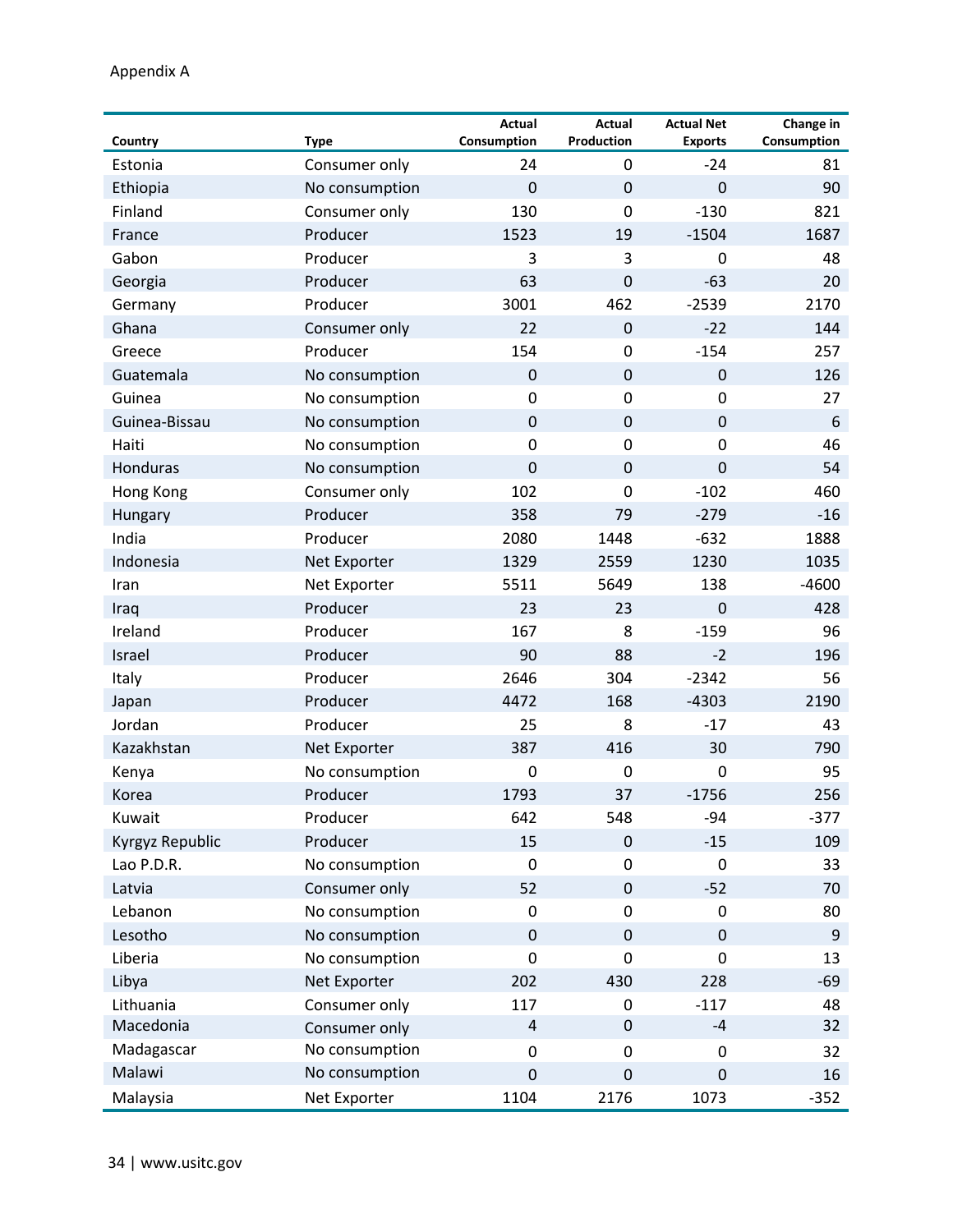| Country          | <b>Type</b>    | Actual<br>Consumption | Actual<br><b>Production</b> | <b>Actual Net</b><br><b>Exports</b> | Change in<br>Consumption |
|------------------|----------------|-----------------------|-----------------------------|-------------------------------------|--------------------------|
| Mali             | No consumption | $\mathbf 0$           | $\mathbf 0$                 | $\mathbf 0$                         | 44                       |
| Mauritania       | No consumption | 0                     | $\mathbf 0$                 | 0                                   | 16                       |
| Mexico           | Producer       | 2422                  | 1671                        | $-751$                              | $-1130$                  |
| Moldova          | Consumer only  | 123                   | 0                           | $-123$                              | -84                      |
| Mongolia         | No consumption | $\mathbf 0$           | $\mathbf 0$                 | $\mathbf 0$                         | 192                      |
| Morocco          | Producer       | 38                    | $\overline{2}$              | $-36$                               | 161                      |
| Mozambique       | Net Exporter   | 27                    | 154                         | 127                                 | 23                       |
| Namibia          | No consumption | $\mathbf 0$           | 0                           | $\mathbf 0$                         | 30                       |
| Nepal            | No consumption | $\mathbf 0$           | $\mathbf 0$                 | $\mathbf 0$                         | 65                       |
| Netherlands      | Net Exporter   | 1626                  | 2843                        | 1216                                | $-645$                   |
| New Zealand      | Producer       | 164                   | 162                         | $-2$                                | $\mathbf 0$              |
| Nicaragua        | No consumption | 0                     | 0                           | $\mathbf 0$                         | 36                       |
| Niger            | No consumption | $\mathbf 0$           | $\mathbf 0$                 | $\mathbf 0$                         | 32                       |
| Nigeria          | Net Exporter   | 244                   | 1190                        | 946                                 | 866                      |
| Norway           | Net Exporter   | 174                   | 4156                        | 3983                                | 1440                     |
| Oman             | Net Exporter   | 715                   | 1035                        | 319                                 | $-570$                   |
| Pakistan         | Producer       | 1462                  | 1462                        | $\mathbf 0$                         | $-820$                   |
| Panama           | No consumption | 0                     | 0                           | $\mathbf 0$                         | 119                      |
| Papua New Guinea | Producer       | $\overline{4}$        | $\overline{4}$              | $\mathbf 0$                         | 44                       |
| Paraguay         | No consumption | 0                     | $\mathbf 0$                 | $\mathbf 0$                         | 68                       |
| Peru             | Producer       | 418                   | 418                         | $\mathbf 0$                         | $-151$                   |
| Philippines      | Producer       | 99                    | 99                          | 0                                   | 803                      |
| Poland           | Producer       | 640                   | 219                         | $-421$                              | 643                      |
| Portugal         | Consumer only  | 160                   | 0                           | $-160$                              | 59                       |
| Qatar            | Net Exporter   | 1257                  | 5523                        | 4267                                | $-995$                   |
| Romania          | Producer       | 476                   | 375                         | $-101$                              | 65                       |
| Russia           | Net Exporter   | 15711                 | 21764                       | 6053                                | $-7872$                  |
| Rwanda           | No consumption | 0                     | 0                           | $\mathbf 0$                         | 17                       |
| Saudi Arabia     | Producer       | 3508                  | 3508                        | $\pmb{0}$                           | $-2597$                  |
| Senegal          | Producer       | 1                     | 1                           | 0                                   | 56                       |
| Sierra Leone     | No consumption | $\pmb{0}$             | $\boldsymbol{0}$            | $\boldsymbol{0}$                    | 24                       |
| Singapore        | Consumer only  | 331                   | $\mathbf 0$                 | $-331$                              | 230                      |
| Slovak Republic  | Producer       | 187                   | 5                           | $-181$                              | 101                      |
| Slovenia         | Producer       | 31                    | 0                           | $-31$                               | 119                      |
| South Africa     | Producer       | 164                   | 42                          | $-122$                              | 349                      |
| Spain            | Producer       | 1144                  | $\overline{2}$              | $-1142$                             | 568                      |
| Sri Lanka        | No consumption | $\pmb{0}$             | $\pmb{0}$                   | $\pmb{0}$                           | 225                      |
| Sudan            | No consumption | 0                     | 0                           | $\mathbf 0$                         | 174                      |
| Swaziland        | No consumption | $\mathbf 0$           | $\pmb{0}$                   | $\boldsymbol{0}$                    | 10                       |
| Sweden           | Consumer only  | 40                    | $\pmb{0}$                   | $-40$                               | 1035                     |
| Switzerland      | Producer       | 127                   | $\boldsymbol{0}$            | $-126$                              | 1656                     |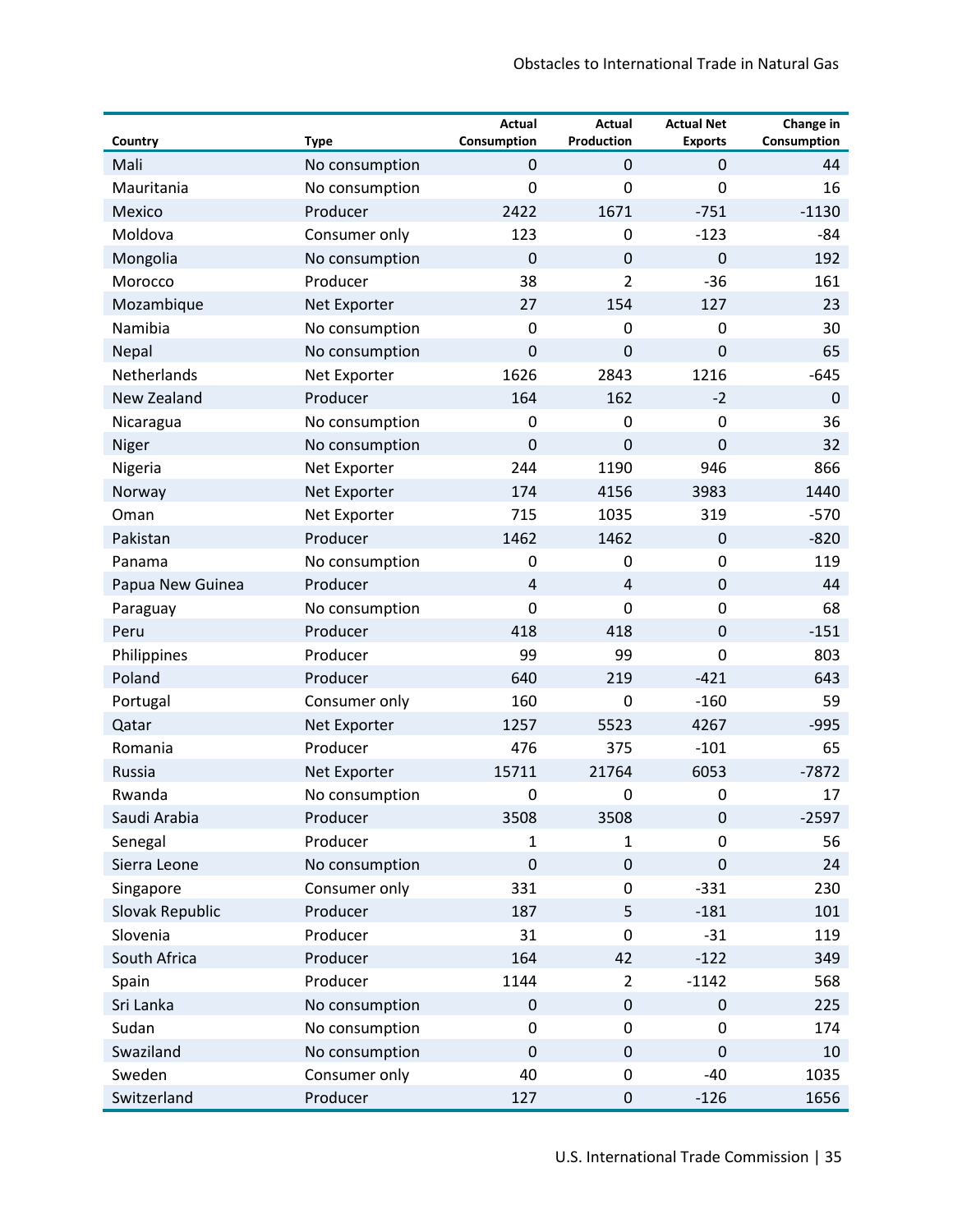Appendix A

| Country                     | <b>Type</b>    | Actual<br>Consumption | Actual<br><b>Production</b> | <b>Actual Net</b><br><b>Exports</b> | Change in<br>Consumption |
|-----------------------------|----------------|-----------------------|-----------------------------|-------------------------------------|--------------------------|
| Taiwan                      | Producer       | 602                   | 13                          | $-589$                              | 432                      |
| Tajikistan                  | Producer       | $\overline{7}$        | $\mathbf{1}$                | $-7$                                | 66                       |
| Tanzania                    | Producer       | 33                    | 33                          | 0                                   | 33                       |
| <b>Thailand</b>             | Producer       | 1796                  | 1458                        | $-338$                              | $-912$                   |
| The Gambia                  | No consumption | $\Omega$              | $\Omega$                    | $\mathbf{0}$                        | 5                        |
| Togo                        | No consumption | $\overline{0}$        | $\mathbf{0}$                | $\mathbf 0$                         | 22                       |
| <b>Trinidad and Tobago</b>  | Net Exporter   | 787                   | 1428                        | 641                                 | $-721$                   |
| Tunisia                     | Producer       | 130                   | 66                          | $-64$                               | $-38$                    |
| Turkey                      | Producer       | 1598                  | 22                          | $-1576$                             | 34                       |
| Turkmenistan                | Net Exporter   | 868                   | 2492                        | 1624                                | $-748$                   |
| Uganda                      | No consumption | $\Omega$              | $\Omega$                    | 0                                   | 51                       |
| Ukraine                     | Producer       | 1856                  | 694                         | $-1162$                             | $-1209$                  |
| <b>United Arab Emirates</b> | Producer       | 2235                  | 1854                        | $-381$                              | $-1696$                  |
| United Kingdom              | Producer       | 2752                  | 1452                        | $-1300$                             | $-133$                   |
| <b>United States</b>        | Producer       | 25533                 | 24058                       | $-1475$                             | $-8250$                  |
| Uruguay                     | Consumer only  | $\overline{2}$        | $\Omega$                    | $-2$                                | 76                       |
| Uzbekistan                  | Net Exporter   | 1861                  | 2222                        | 360                                 | $-1642$                  |
| Venezuela                   | Producer       | 869                   | 803                         | $-66$                               | $-248$                   |
| Vietnam                     | Producer       | 296                   | 296                         | $\mathbf 0$                         | 143                      |
| Yemen                       | Net Exporter   | 34                    | 270                         | 236                                 | 61                       |
| Zambia                      | No consumption | $\Omega$              | $\Omega$                    | 0                                   | 53                       |
| Zimbabwe                    | No consumption | $\mathbf 0$           | $\mathbf 0$                 | $\mathbf 0$                         | 34                       |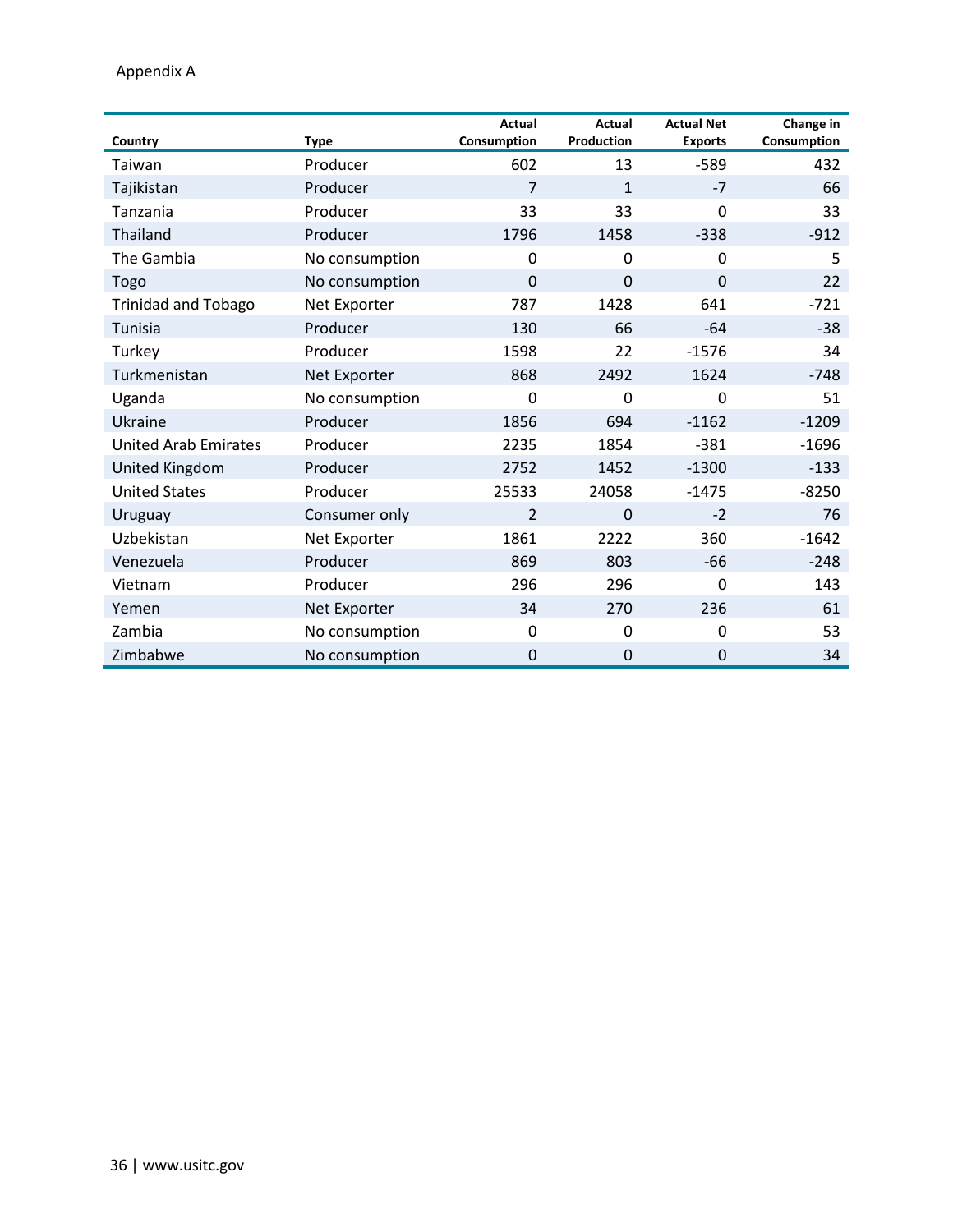# <span id="page-36-0"></span>Appendix B **Data Tables for Figures**